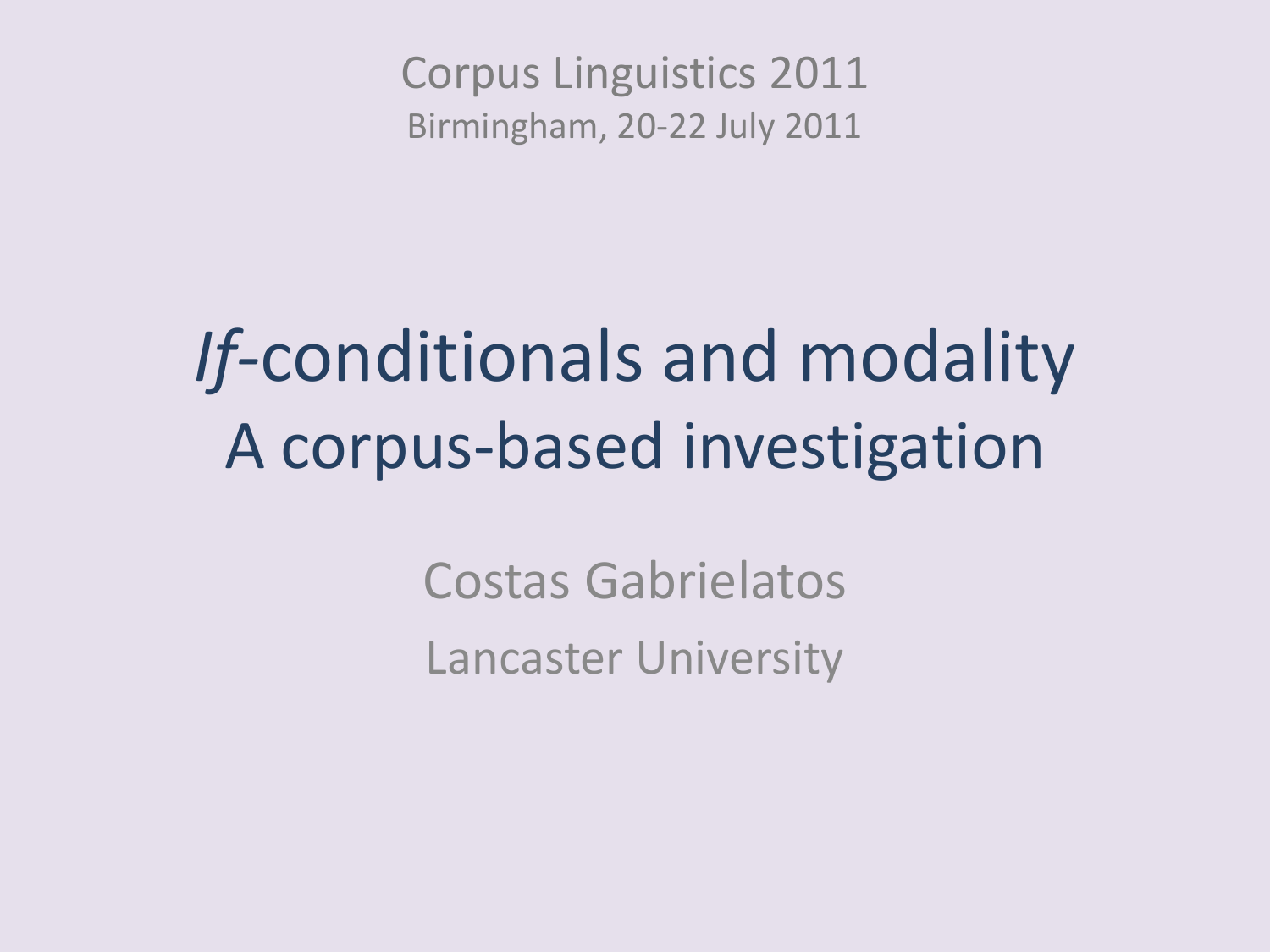#### Abstract (1): Motivation and focus

A number of studies on modality and/or conditionals have presented the claim that conditionals are intimately connected to modality (Comrie, 1986: 89; Dancygier, 1998: 72; Huddleston & Pullum, 2002: 741; Nuyts, 2001: 352; Palmer, 1986: 189; Sweetser, 1990: 141); however, the nature of that connection has not been investigated empirically. This paper reports on parts of a larger study which empirically tested the above claim – namely the corpus-based approach and metrics developed in the study, as well as some significant findings. More specifically, the paper examines whether, and to what extent, this relationship ...

- a. holds for all conditionals, irrespective of their subordinator (e.g. *if, in case, unless*);
- b. extends to concessive-conditionals (e.g. *even if*);
- c. is limited to conditionals (and concessive-conditionals), or extends to other constructions sharing subordinators with conditionals (e.g. indirect interrogatives with *if*).
- d. holds for either of the two parts of bi-partite constructions (e.g. protasis and apodosis in conditionals; Fillmore, 1986).

In the case of *if*-conditionals, the paper also examines the extent to which this relationship applies to their two basic types, direct and indirect (Quirk et al., 1985: 1088-1097).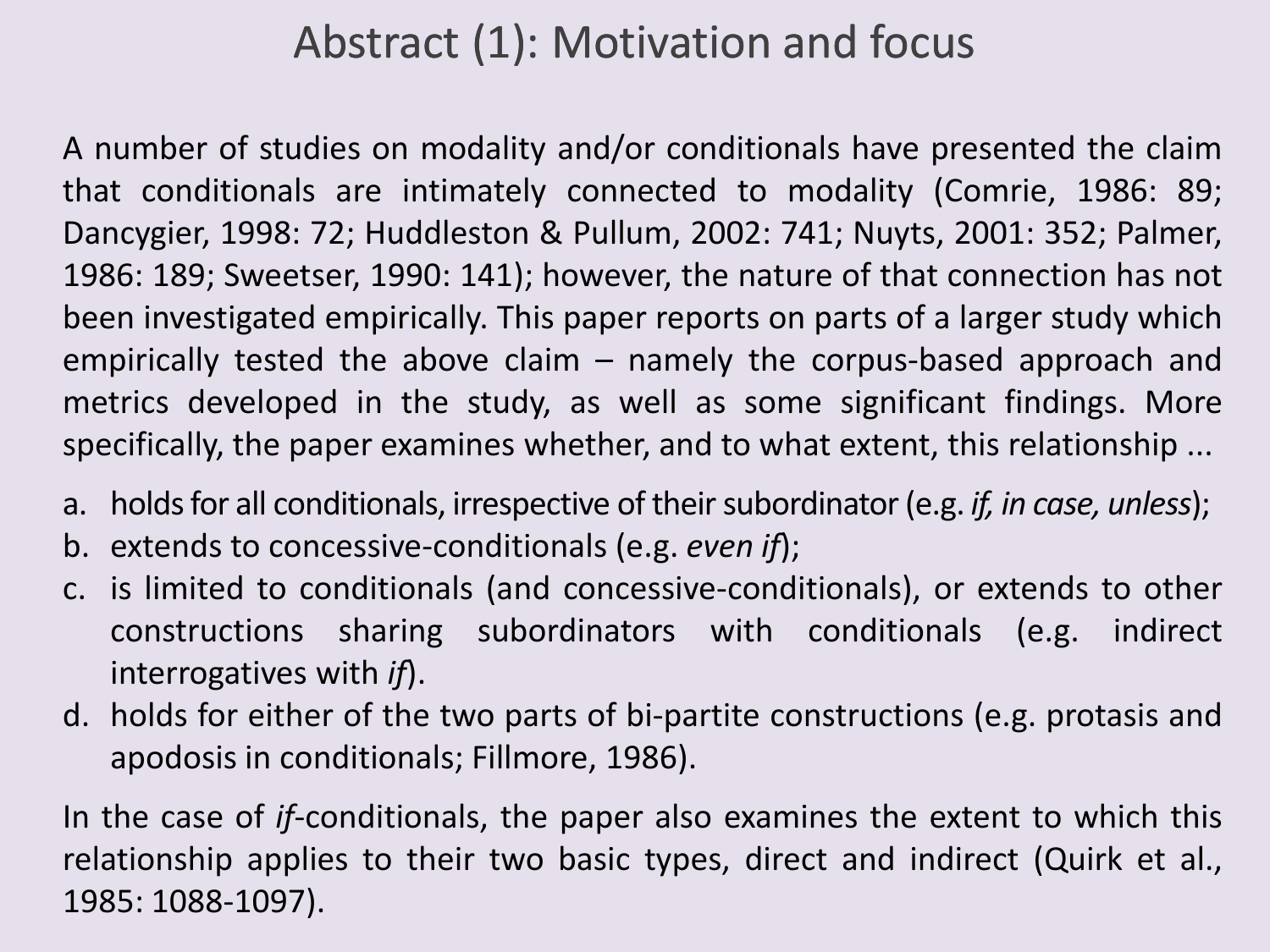#### Abstract (2): Data and methodology

The methodology combines a corpus-based, quantitative approach with close analysis of the data for the purposes of the annotation of modal marking in all corpus samples, and the classification of *if*-conditionals. The study uses eleven random samples from the written BNC, containing the following:

- a. All types of constructions, providing an indication of the average frequency of modal marking in written British English –which was used as the baseline;
- b. Non-conditional constructions, taken collectively;
- c. Conditional constructions (e.g. *assuming, if, unless*);
- d. Conditional-concessive constructions with *even if* and *whether*;
- e. Indirect interrogative (non-conditional) constructions with *if* and *whether*;
- f. Constructions with *when* and *whenever* (used as conjunctions), as they have been presented as synonymous with unmodalised *if*-conditionals in some studies (e.g. Athanasiadou & Dirven, 1996: 617, 1997: 62; Palmer, 1990: 174- 175).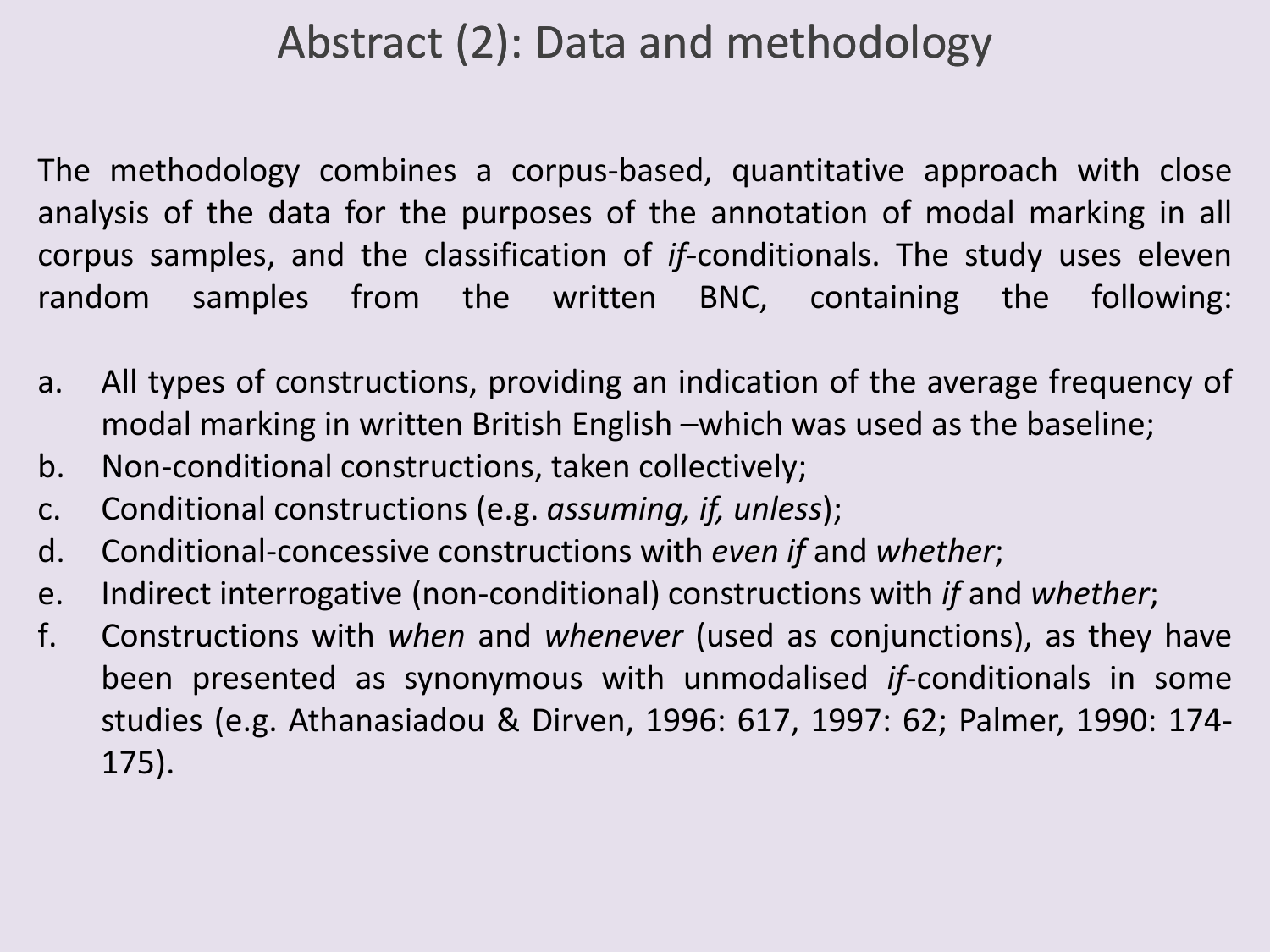#### Abstract (3): Findings

The analysis revealed that the modal load (i.e. the extent of modal marking) in conditionals as a construction family, and *if*-conditionals in particular, is significantly higher than the baseline and non-conditional constructions (taken collectively), as well as most, but not all, non-conditional constructions. More importantly, *if*-conditionals showed a distinctly higher modal load than other conditional constructions.

Overall, constructions of the same family tend to have similar modal load; however, this is not consistently the case with individual constructions within a family. Also, constructions across and within bi-partite families show different ratios of modal load in their two parts. More importantly, the protases of *if*conditionals have a modal load at least equal to that of the baseline, and, in some cases, significantly higher – despite protases being already modally marked by *if*.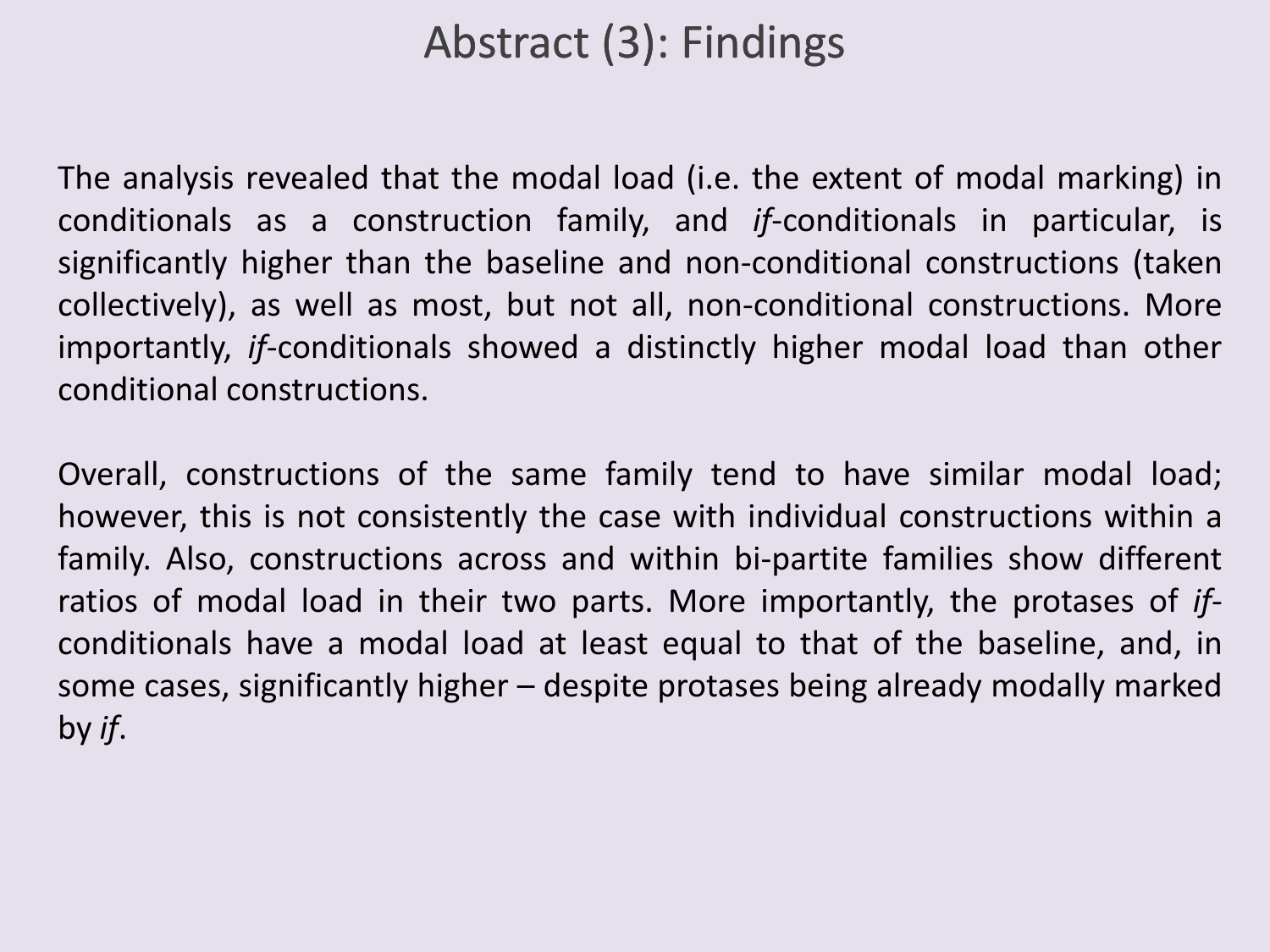### Motivation

A number of studies have claimed (directly or indirectly) that conditionals and modality are intimately related.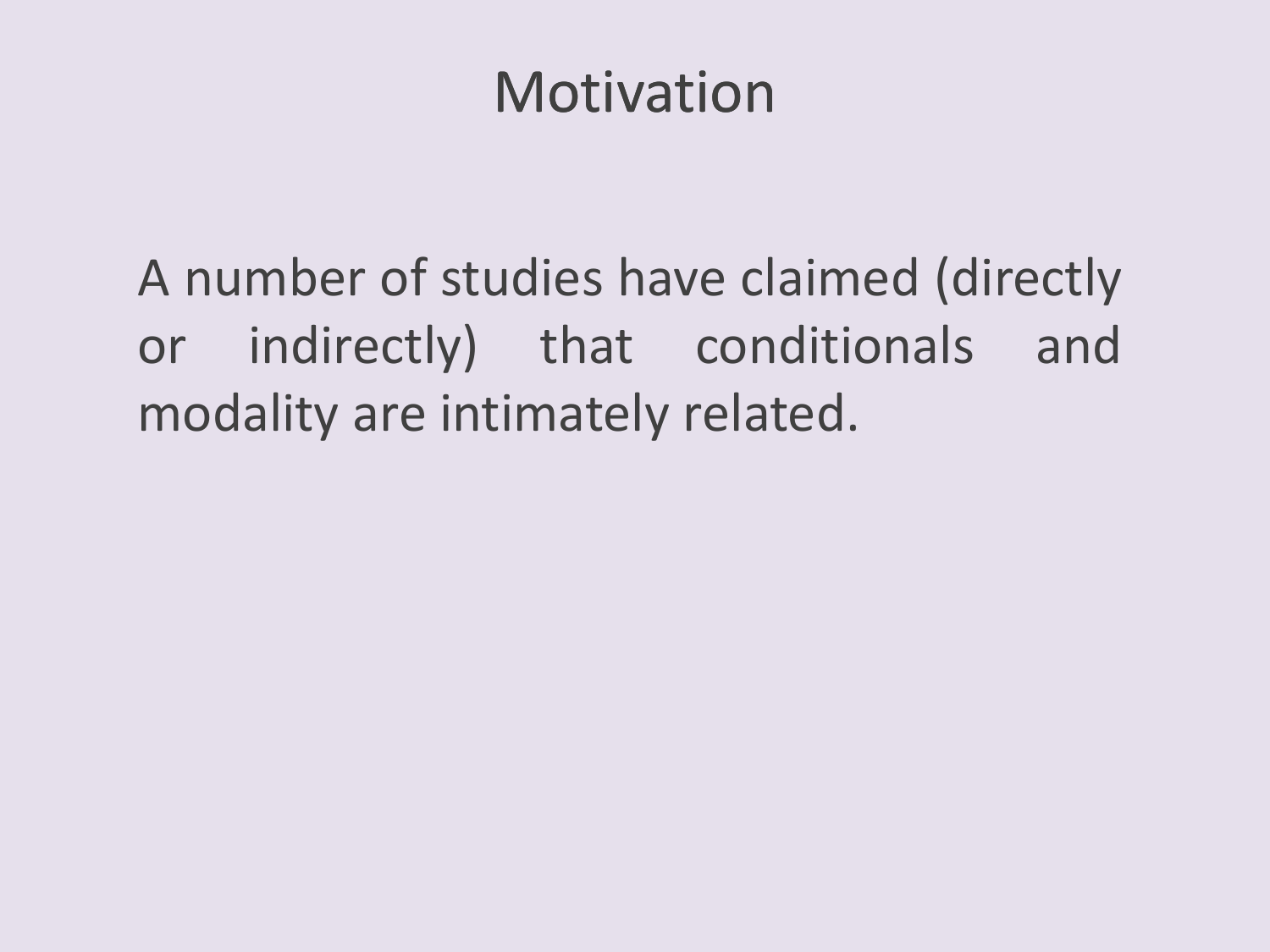### Motivation

- "[A] conditional never involves factuality, or more accurately [… it] never expresses the factuality of either of its constituent propositions" (Comrie, 1986: 89).
- "The presence of *if* in the construction marks the assumption in its scope as unassertable. As a result, the assumption in the apodosis […] is not treated as asserted either" (Dancygier, 1998: 72).
- "*If P (then) Q* is a weaker statement that *Q* on its own" (Huddleston & Pullum, 2002: 741).
- "Conditionals are not part of fact-stating discourse: conditionals, instead, express uncertainties" (Turner, 2003: 135).
- "Modality seems […] to be doubly marked in conditionals" (Palmer, 1986: 189).
- "Conditionals have an intimate link with the domain of epistemic qualification" (Nuyts, 2001: 352).
- "The conditional construction is conducive to the expression of modality" (Huddleston & Pullum, 2002: 744).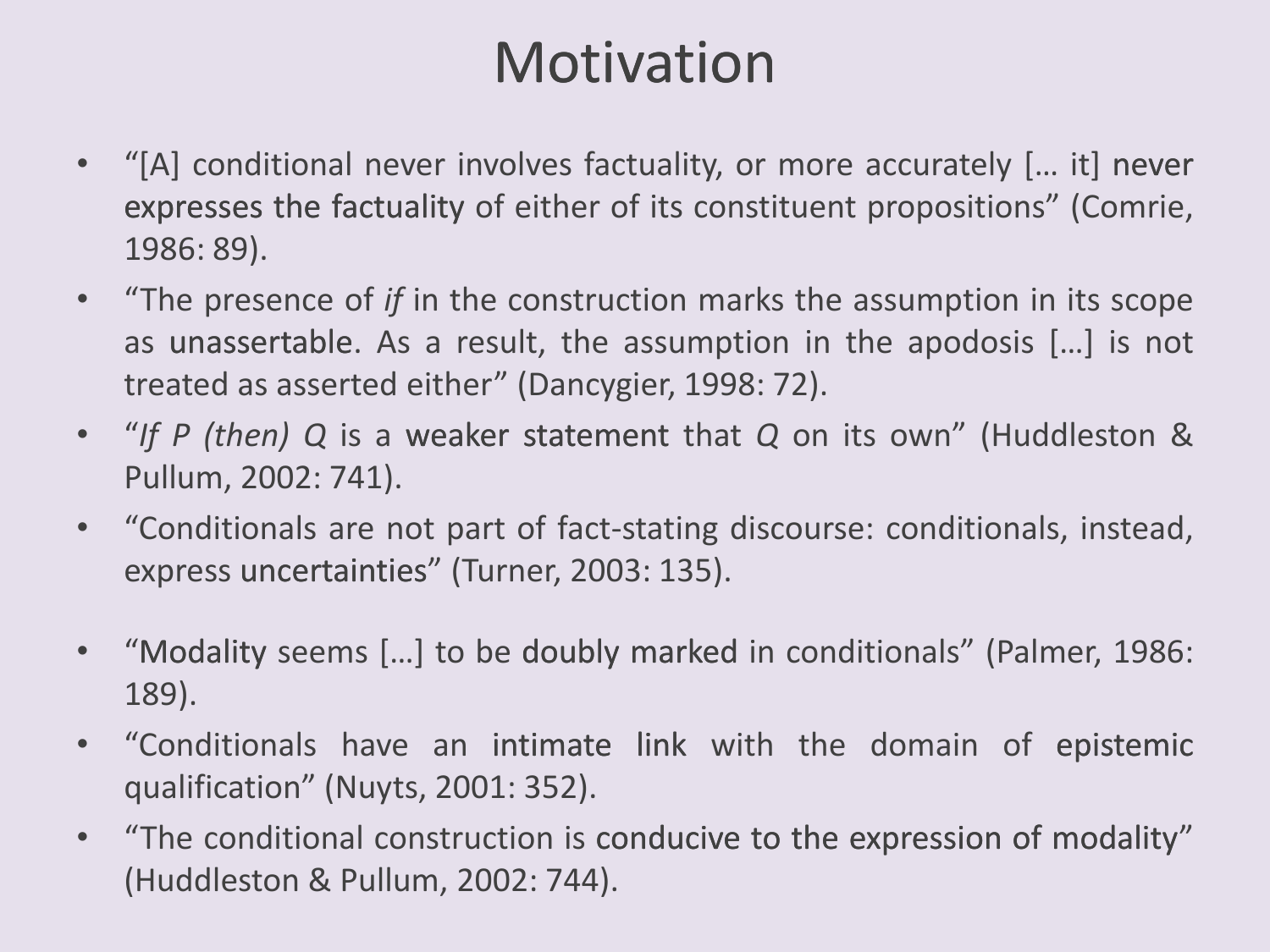### Motivation

- "[A] conditional never involves factuality, or more accurately [… it] never expresses the factuality of either of its constituent propositions" (Comrie, 1986 • "The **iff in the claim seems plausible.** as unassertable. As results as results for the assumption in the assumption in the apodosis  $\vert$  is not treat $\vert$ • "*If P* It has not been examined in depth. Pullu • "Conditionals are not part of fact-stating discourse: conditionals, instead, instead, instead, instead, instead, instead, instead, instead, instead, instead, instead, instead, instead, instead, instead, instead, instead, express ancertameres No study offers empirical evidence.
- "Modality seems […] to be doubly marked in conditionals" (Palmer, 1986: 189).
- "Conditionals have an intimate link with the domain of epistemic qualification" (Nuyts, 2001: 352).
- "The conditional construction is conducive to the expression of modality" (Huddleston & Pullum, 2002: 744).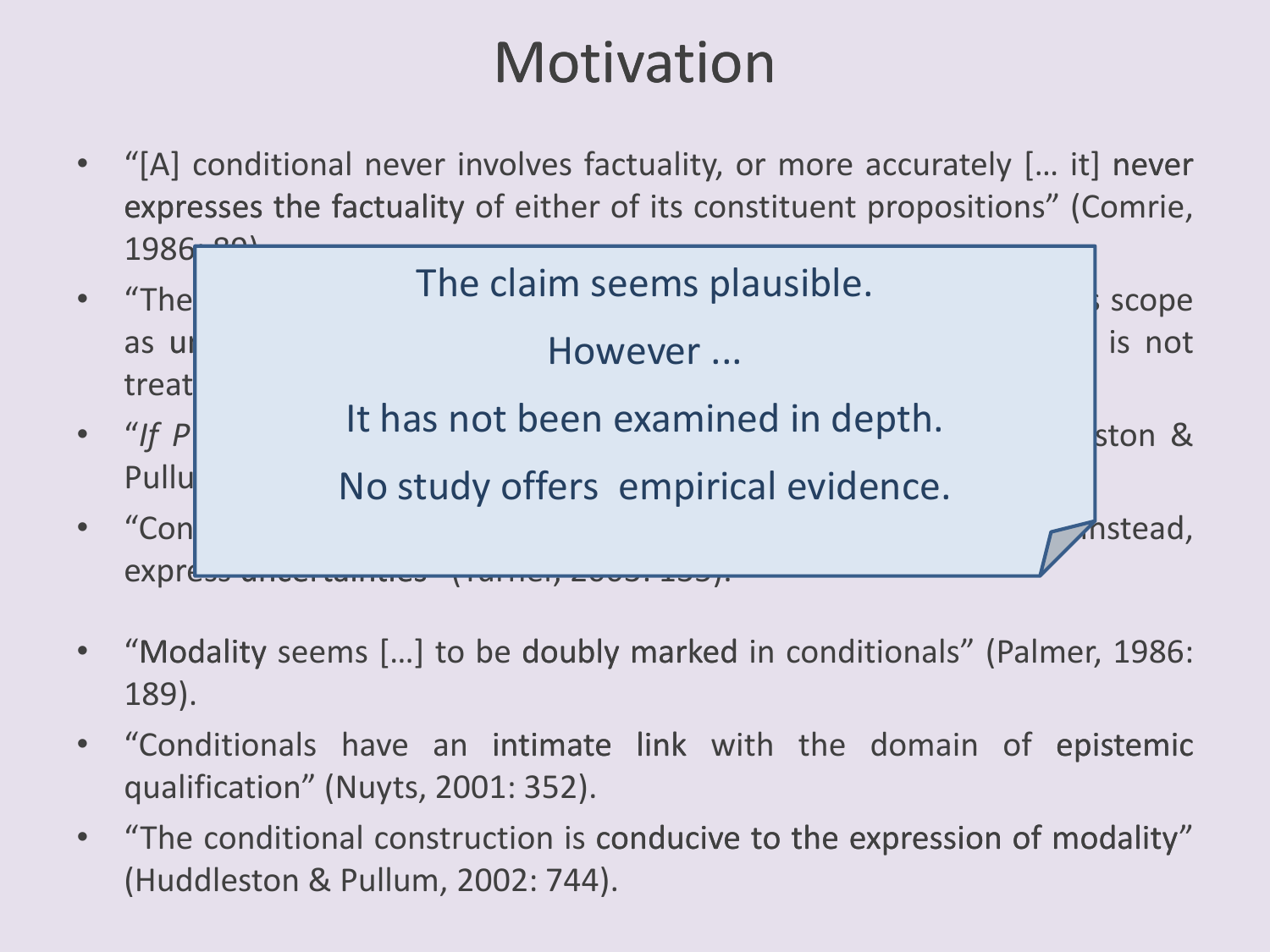### Overarching aim and questions

- To examine the claim using a corpus-based methodology.
- Is this putative connection manifested quantitatively?
	- What do we count?
		- What do we count within?
		- How do we count (metrics)?

 $\rightarrow$  Focus mainly methodological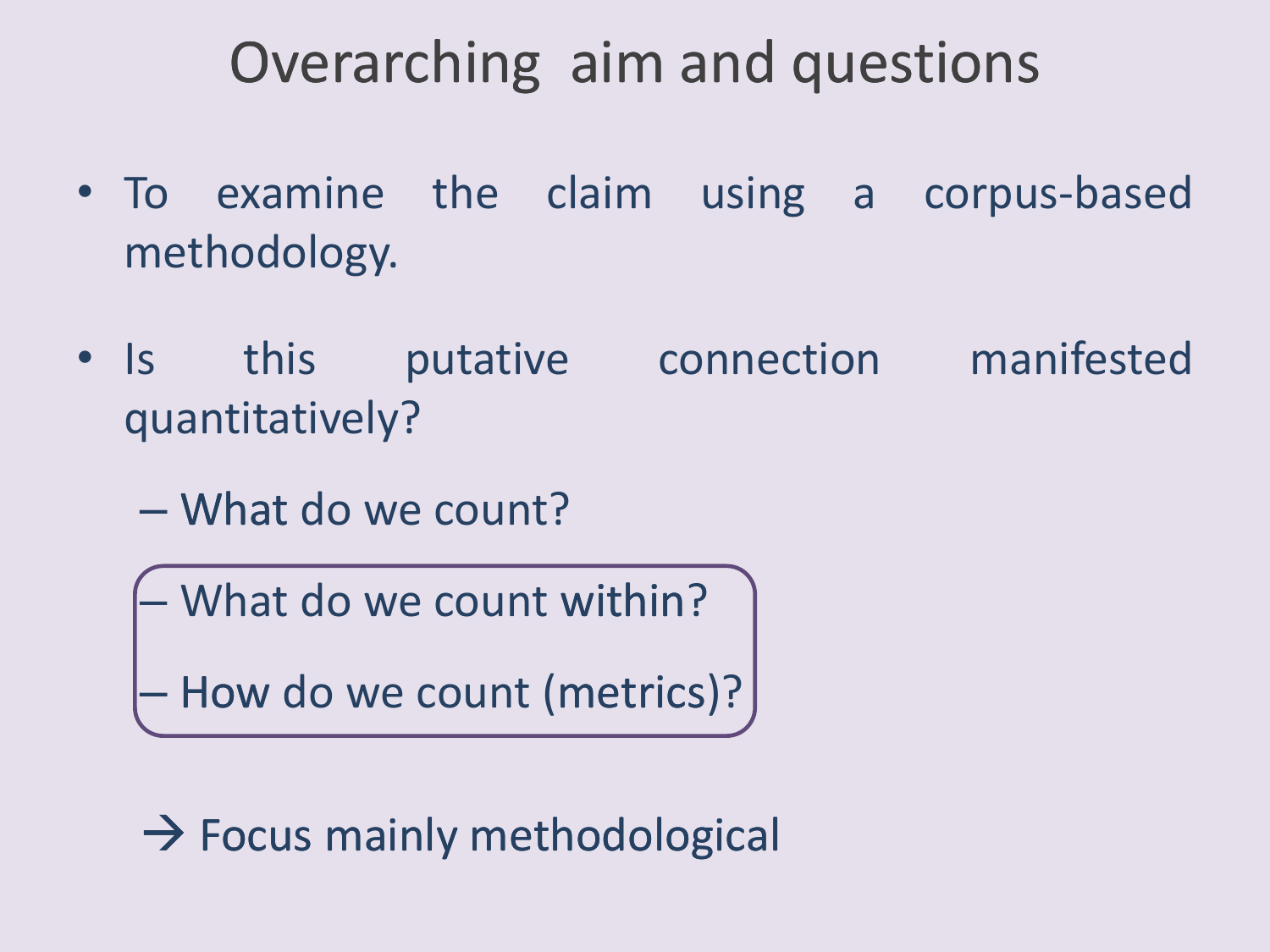### Terms

Conditionals as "bipartite constructions" (Fillmore, 1986: 164)

- Protasis (P) [Subordinate part]
	- The part of the construction containing the condition (e.g. the *if* part)
- Apodosis (A) [Matrix part]
	- The part of the construction containing the 'consequence' (the *then* part)

#### *Modal load* (ML)

- The extent of modal marking
- Two dimensions  $\rightarrow$  two metrics.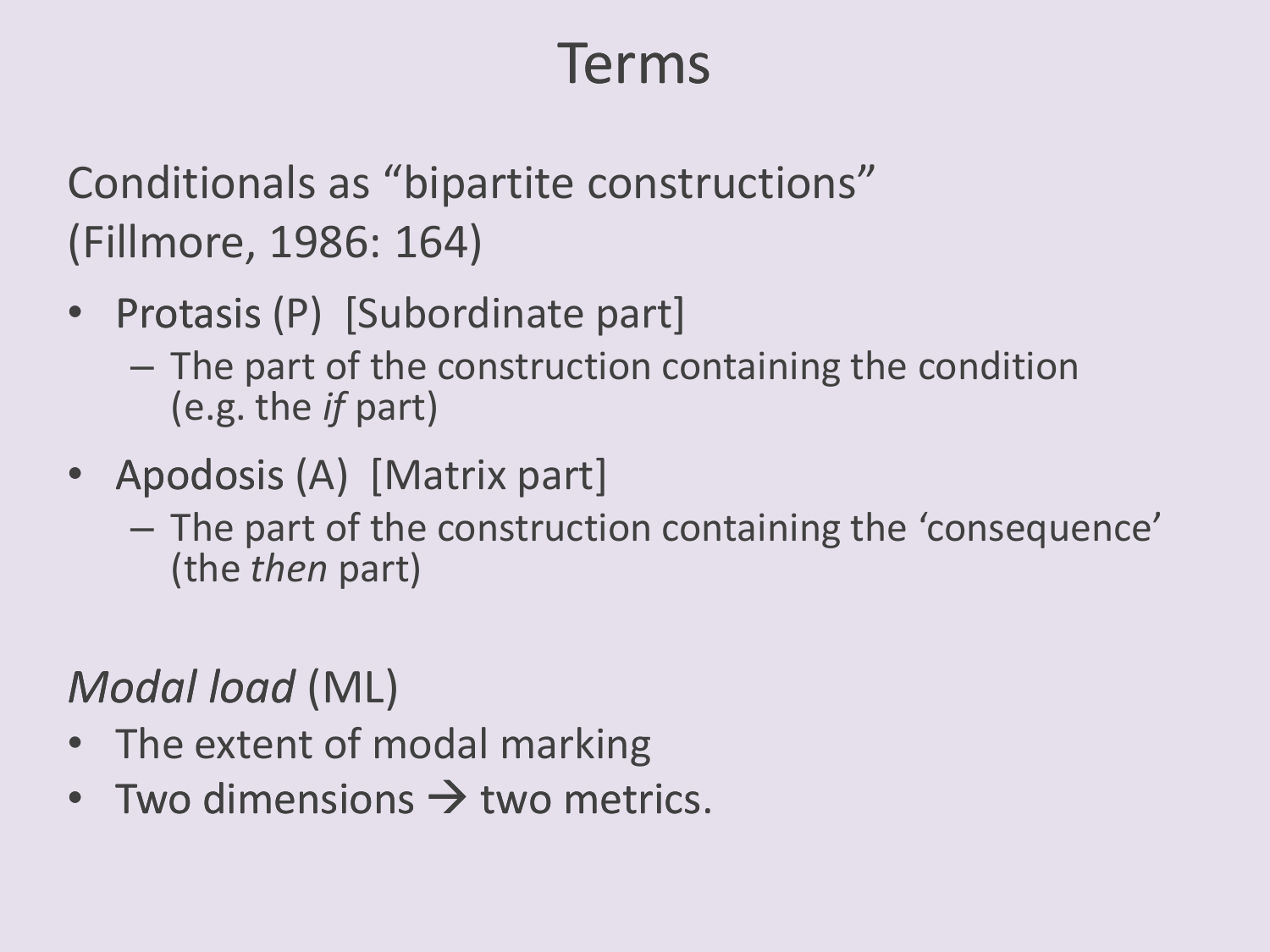Fundamental typological distinction: Link between protasis and apodosis (Quirk et al., 1985: 1088-1097, Gabrielatos, 2010: 236-264)

#### *Direct conditionals* (DIR)

The realisation, activation, actuality or factuality of the content of A depends on the realisation, activation, actuality or factuality of the content of P.

• If physicists had tried to discover a way to release nuclear energy before 1939, they would have worked on anything else rather than the field which finally led to the discovery of fission, namely radiochemistry. [B78 1973]

#### *Indirect conditionals* (IND)

What is contingent on P is not the content of A, but the relevance of its very uttering, or the wording of its content , or the accurate indication of (aspects of) the referent.

• He's not a bad sort, for a brother if you know what I mean. [AN7 3257]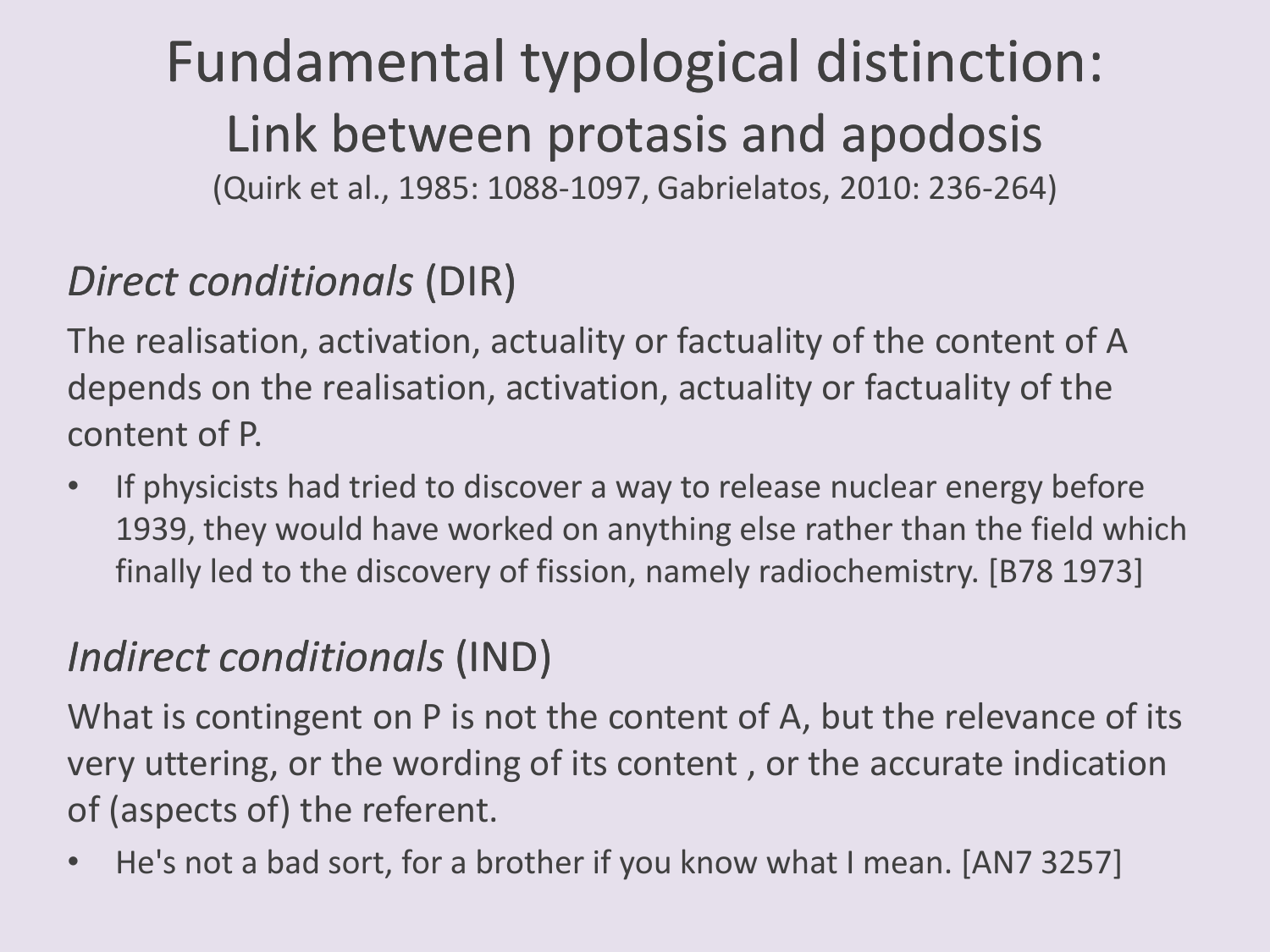### Research Questions

- Do conditionals have a heavier ML than …
	- average (i.e. written BE seen as a whole)?
	- non-conditional constructions taken collectively?
	- non-conditional bi-partite constructions (e.g. *when*)?
	- concessive-conditionals (*even if, whether*)?
	- indirect interrogatives (*if, whether*)?
- Do all conditionals have comparable ML?
	- *assuming, if, in case, on condition, supposing, unless*
- Do DIR and IND *if-*conditionals have comparable ML?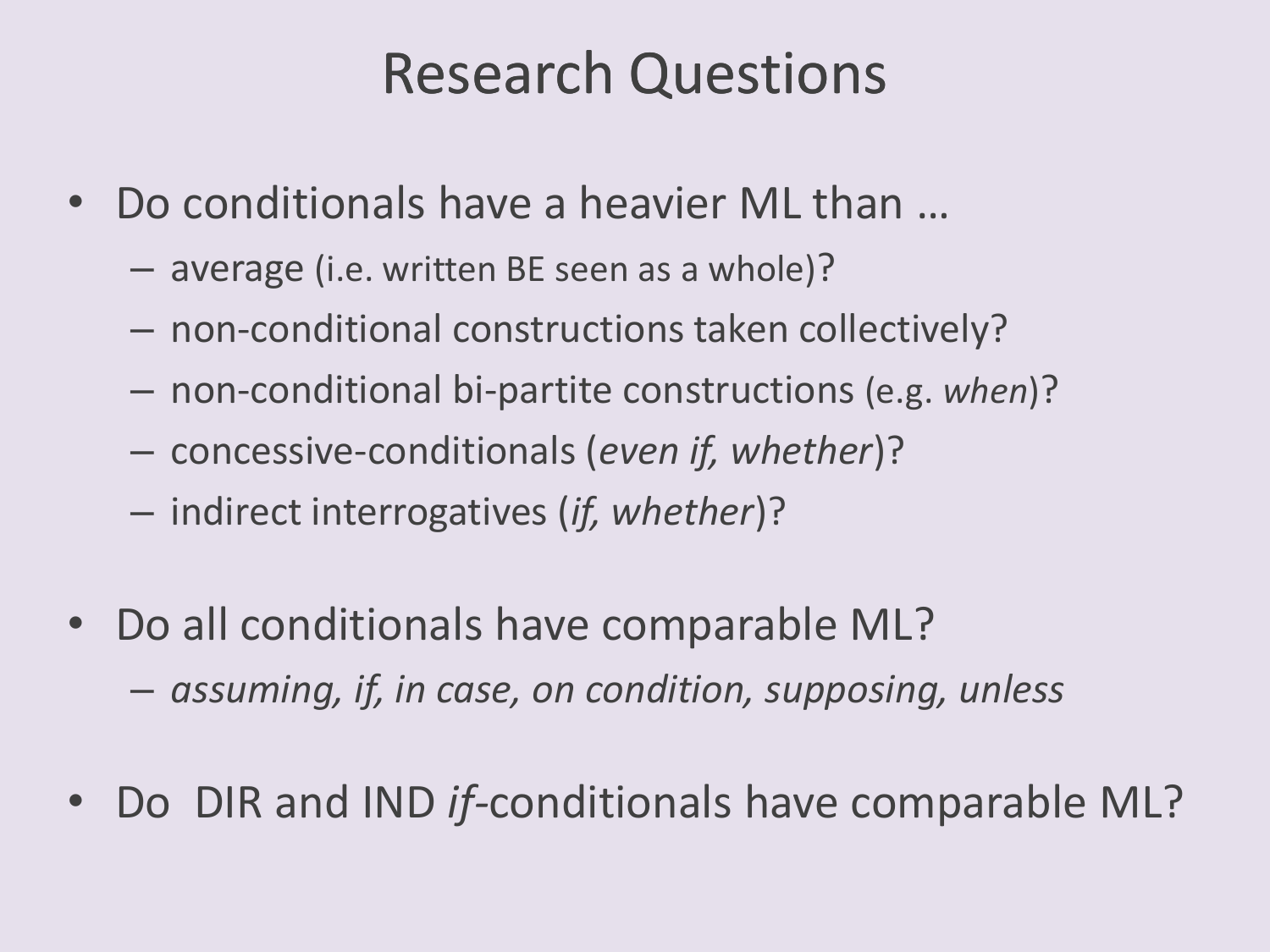### Data: random samples

Written BNC; approx 1000 s-units each.

- S-units
	- Estimation of the average frequency of modal marking in written British English (baseline);
- Non-conditional constructions, taken collectively;
- Conditional constructions with *assuming, if, in case, provided, supposing, unless*
- Conditional-concessive constructions with *even if* and *whether*;
- Indirect interrogative (non-conditional) constructions with *if* and *whether*;
- Constructions with *when* and *whenever* (used as conjunctions)
	- They have been presented as synonymous with unmodalised *if* conditionals (e.g. Athanasiadou & Dirven, 1996: 617, 1997: 62; Palmer, 1990: 174-175).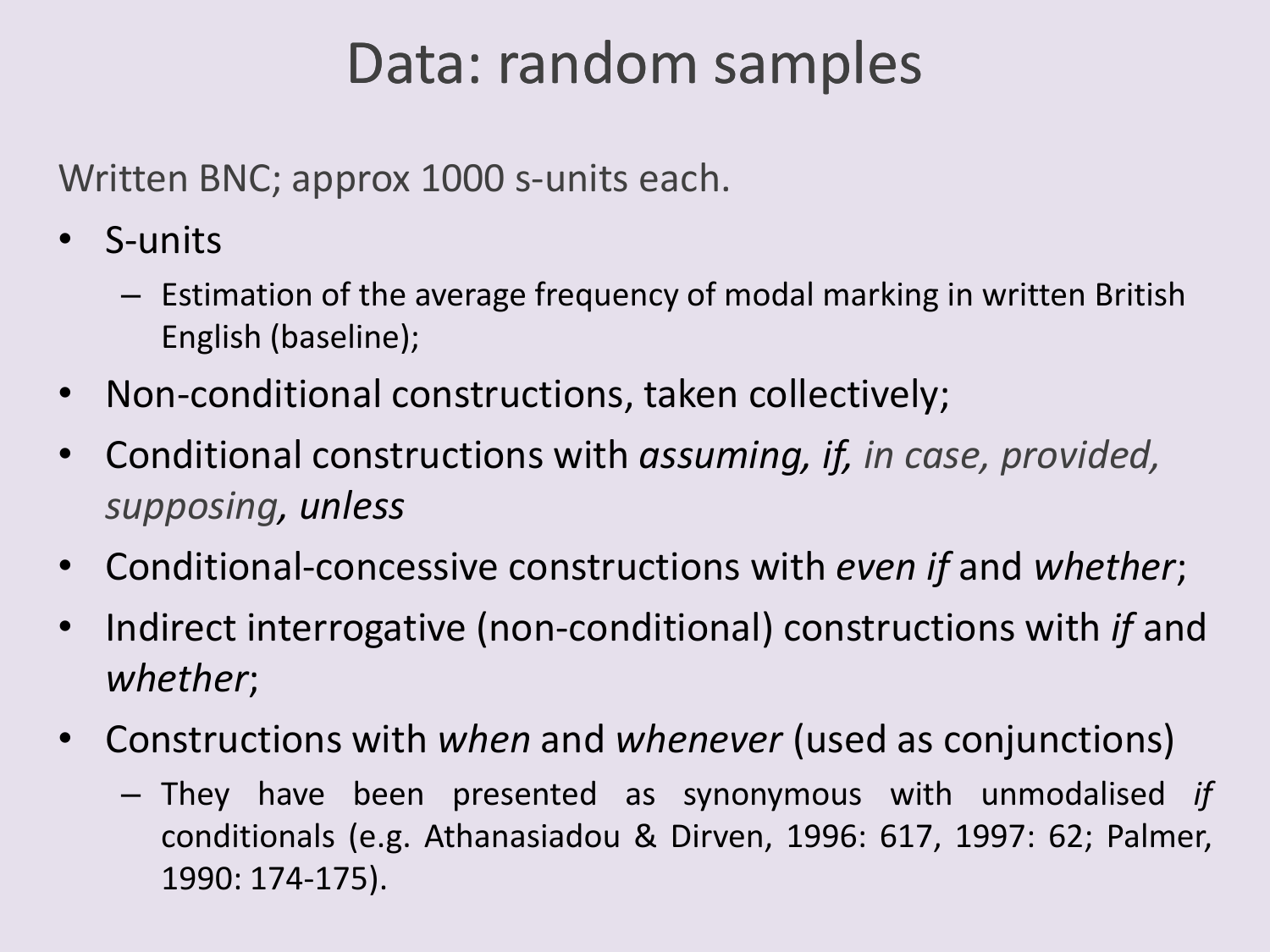### Data: random samples

Written BNC; approx 1000 s-units each.

- S-units
	- Estimation of the average frequency of modal marking in written British English (baseline);
- Non-condition
- Conditiona and Evert and Neil Millar brovided, supposing, un

Thank you, !!!!!!!!!!!!!!!

- Conditional-concessive constructions with *even if* and *whether*;
- Indirect interrogative (non-conditional) constructions with *if* and *whether*;
- Constructions with *when* and *whenever* (used as conjunctions)
	- They have been presented as synonymous with unmodalised *if* conditionals (e.g. Athanasiadou & Dirven, 1996: 617, 1997: 62; Palmer, 1990: 174-175).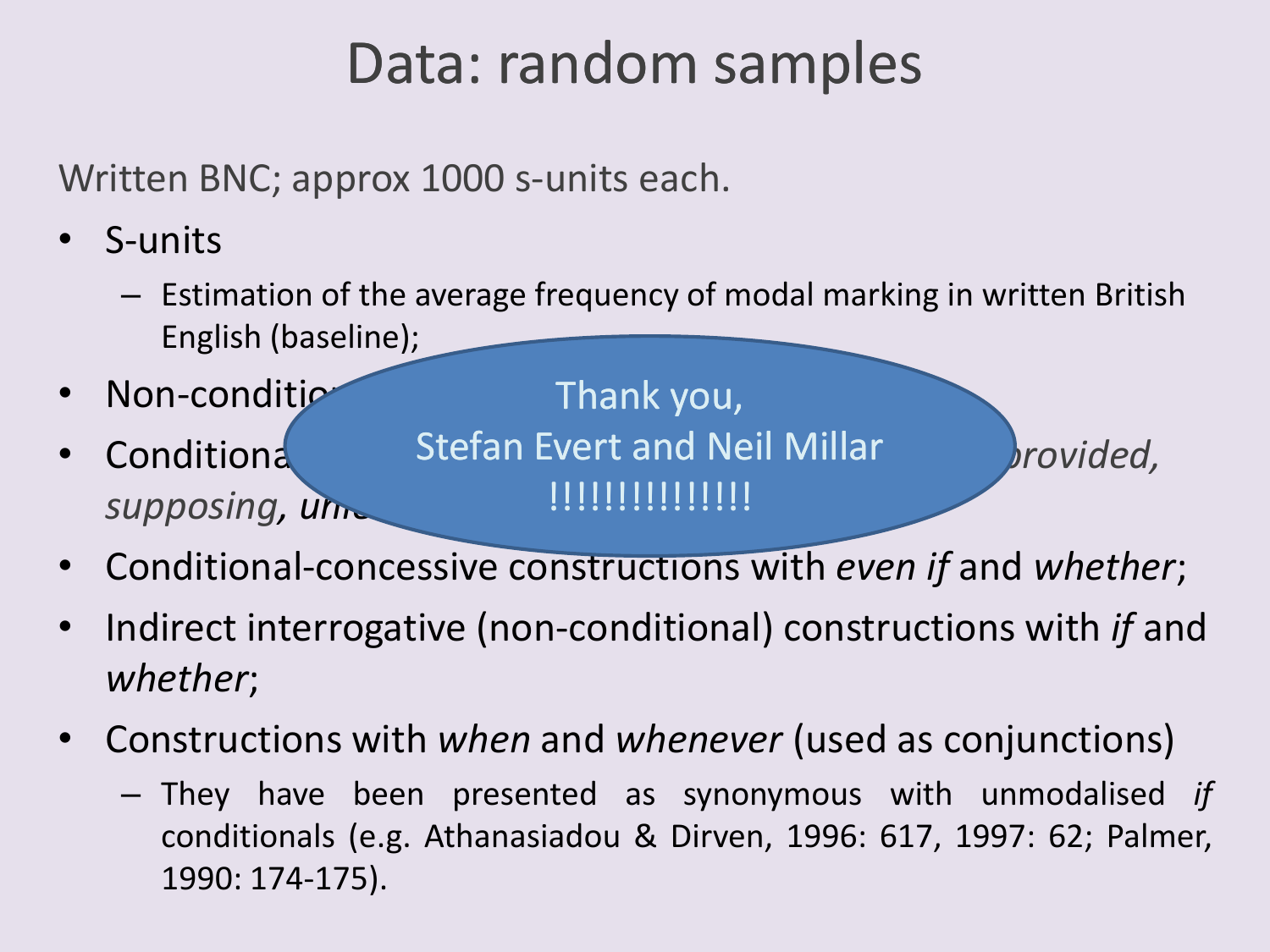### What do we count *within*?

- In CL, we normally count within the corpus or sample.
	- e.g. occurrences per million words

• How do we account for construction tokens of *varying length* and/or *structural complexity* in the corpus or sample? (See Ball, 2004: 297-299; Halliday, 2004: 654)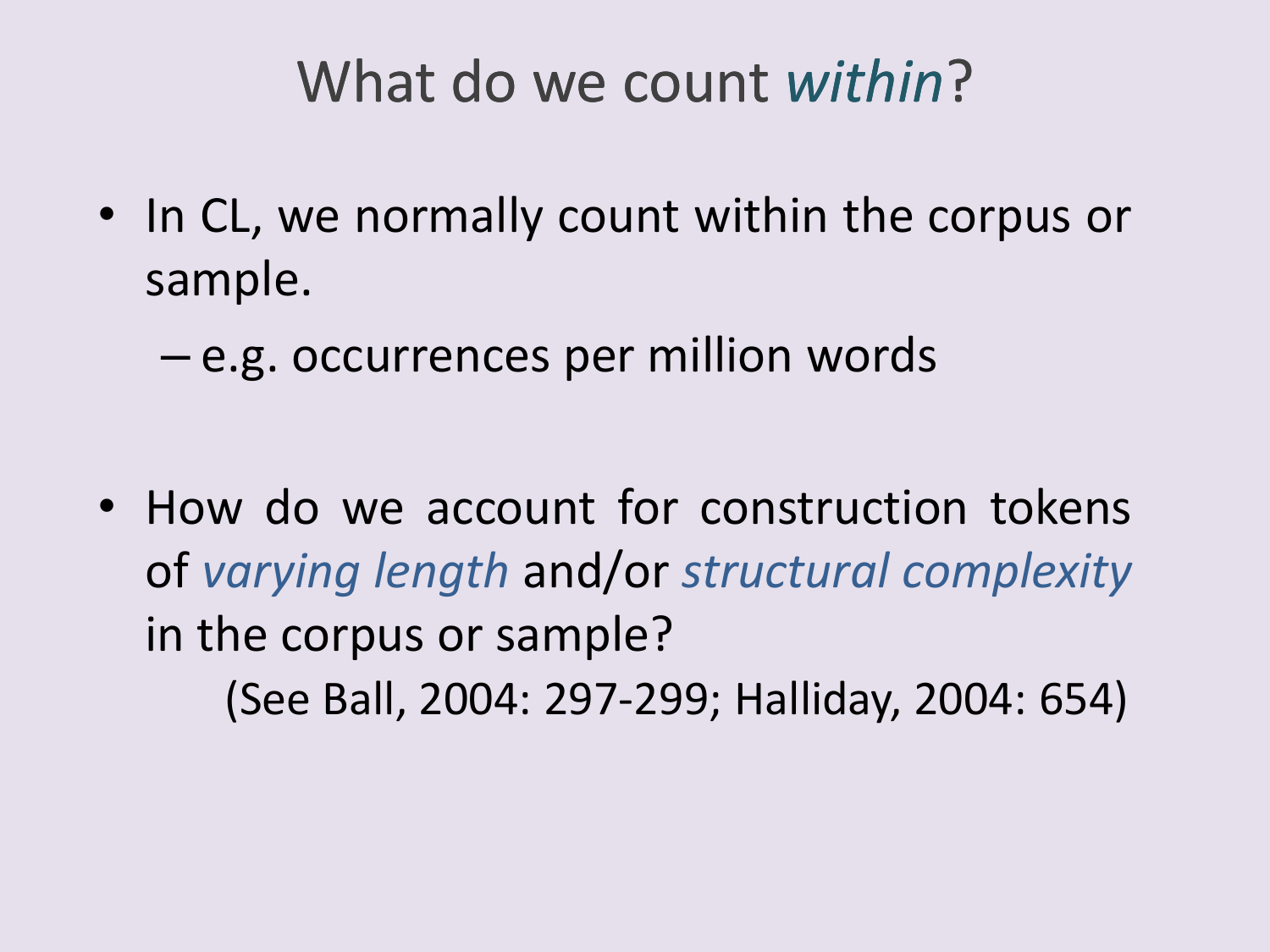## *Modal Density*

|         | Definition   Average number of modal markings per clause.                                               |  |  |
|---------|---------------------------------------------------------------------------------------------------------|--|--|
|         | Expression   Number of modal markings per 100 clauses. (%)                                              |  |  |
| Utility | Helps comparisons between samples by<br>normalising for the complexity of the<br>constructions in each. |  |  |

(Gabrielatos, 2008, 2010)

*Lexical Density*:

- The average number of content words per clause (Halliday, 2004: 654-655).
- The percentage of the tokens in a text that are content words (Ure, 1971).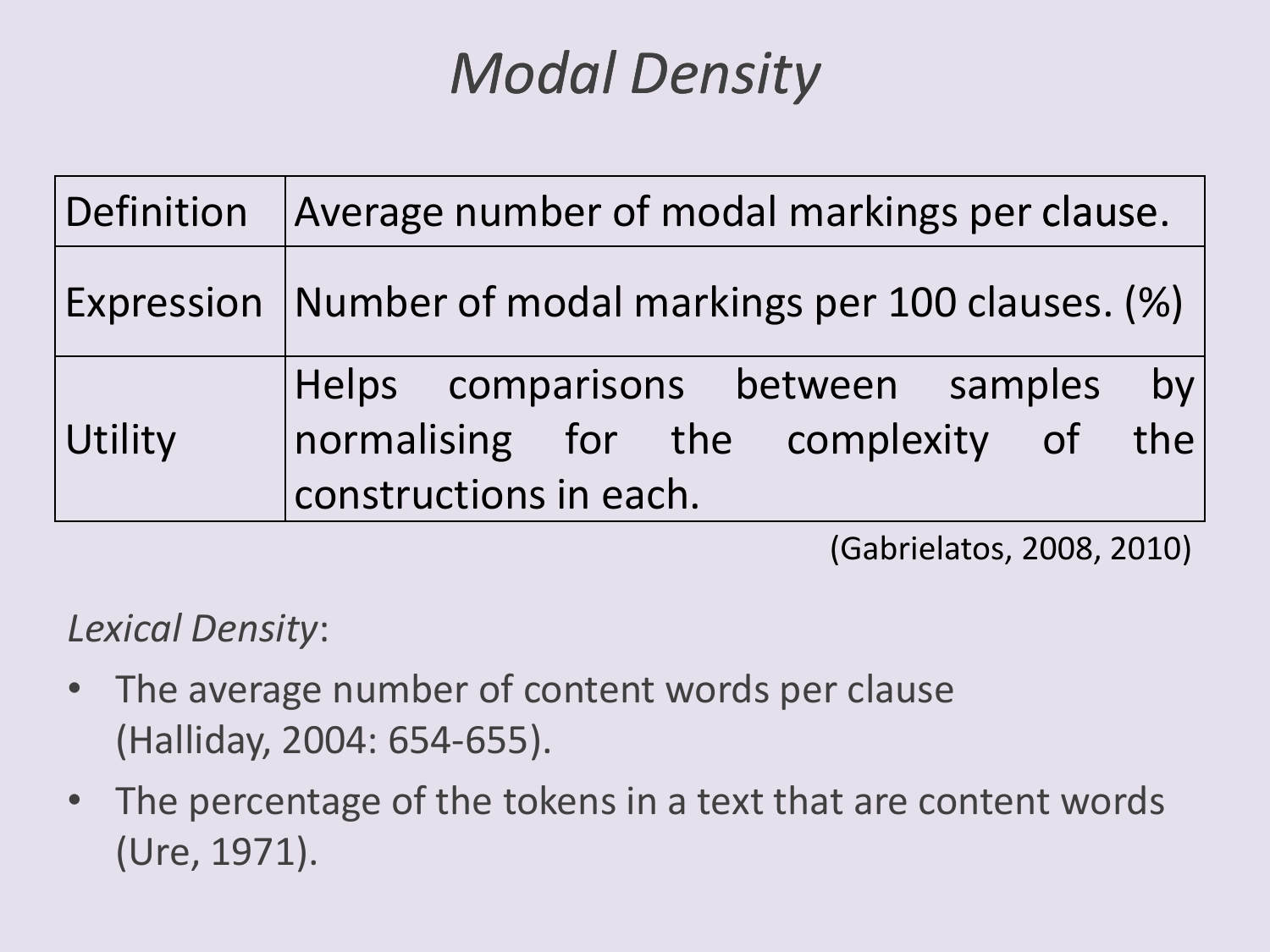Why don't we just calculate modal markings per X number of words?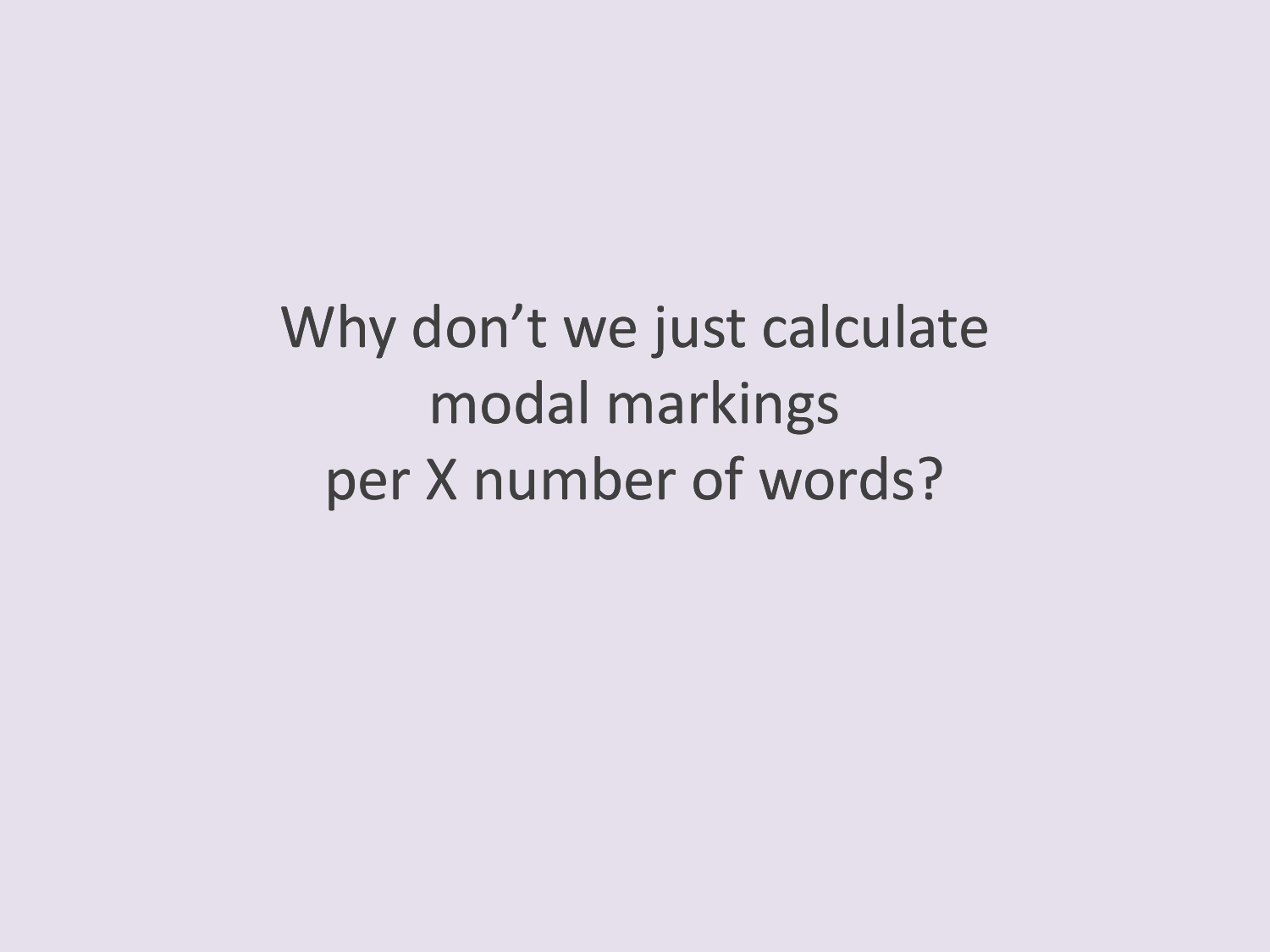### Words vs. opportunities

|     |                                                                                                                                 |                     |      | Modals   Words   Clauses |
|-----|---------------------------------------------------------------------------------------------------------------------------------|---------------------|------|--------------------------|
|     | If we could keep to a blue theme for<br>(1) leotards it would make a lovely contrast 2<br>with the scarves. [KAF 72]            |                     | 19   |                          |
| (2) | If you are worried or have questions<br>about the illness, try to find someone you<br>can trust to talk to about it. [CJ9 2271] | $\blacktriangle$ 27 | $22$ |                          |

• Words: (1) and (2) are fairly equally modalised (10.5% and 9.1% respectively)

- 
- Clauses (MD): (1) has twice the MD of (2) (100 and 50 respectively)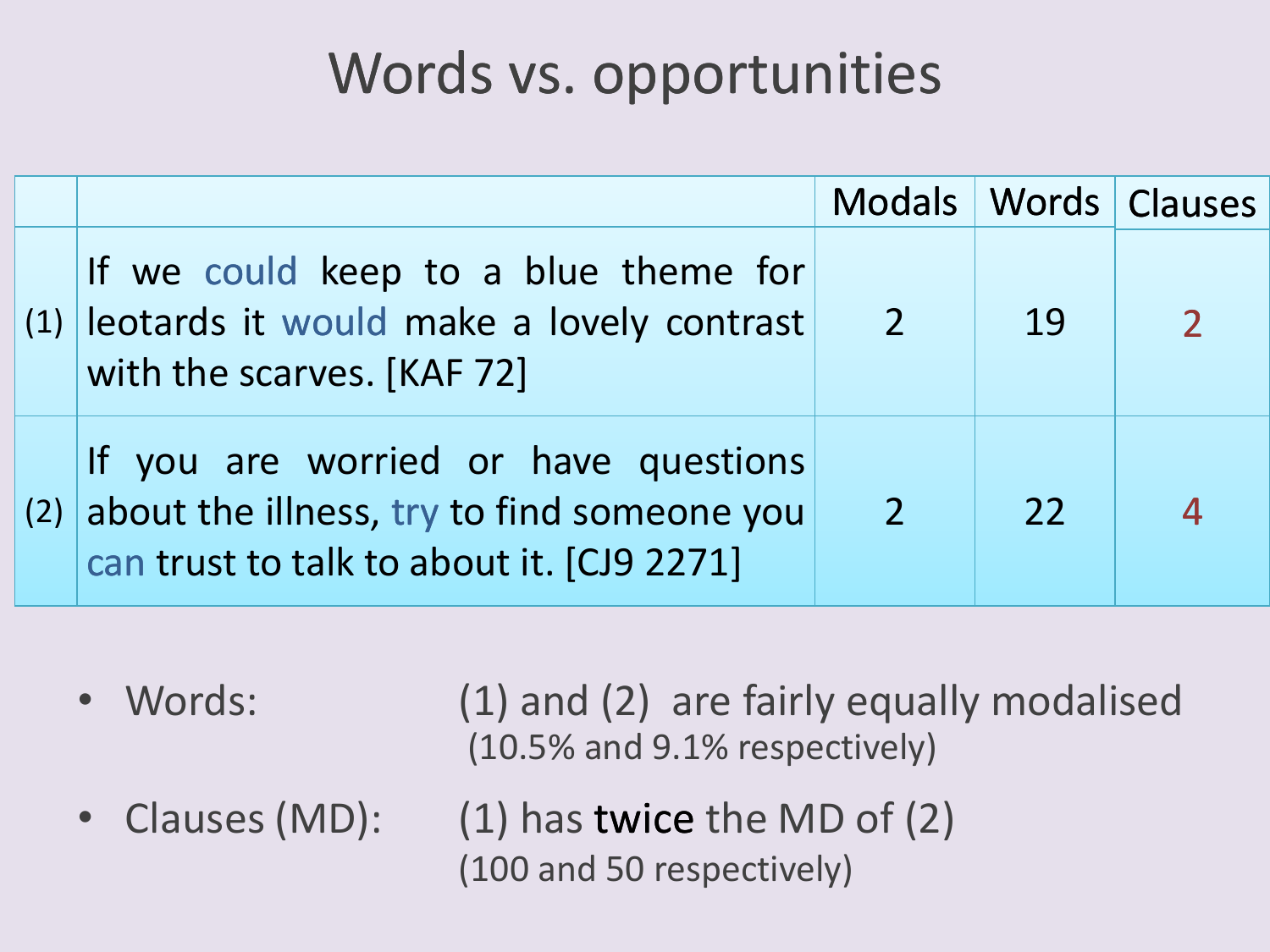### Modal density may not be enough

- A high MD may be the result of a number of heavily modalised constructions in the sample.
	- If you live in the Wallingford area and have a railway interest perhaps you might like to join this enthusiastic group and give them a few hours of your time. [CJ7 109]
- In such a case, a sample might show a high MD (relative to another sample) despite a large proportion of constructions in it being modally unmarked.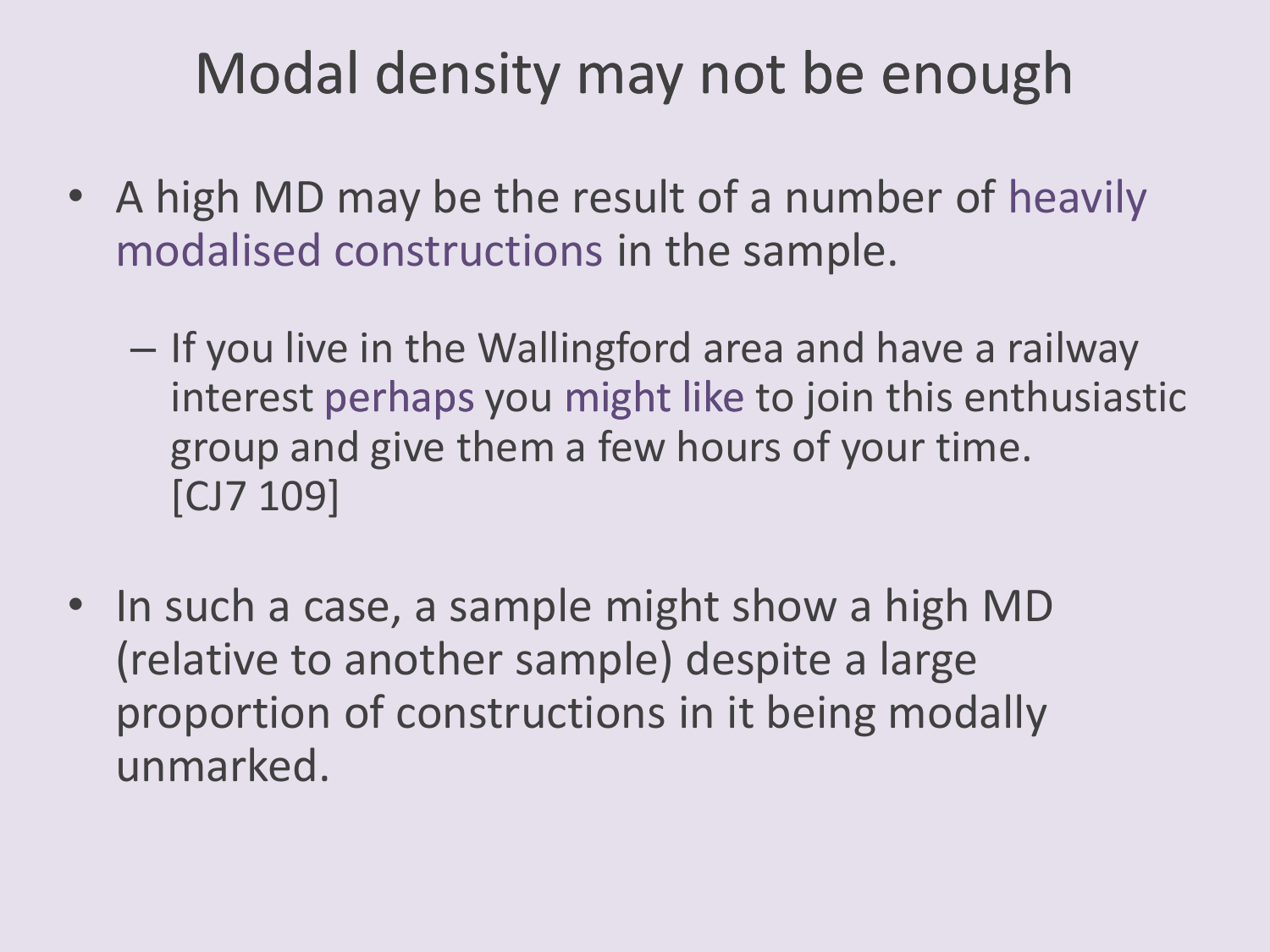## *Modalisation Spread*

| Definition | Proportion of constructions that carry at least<br>one modal marking. |
|------------|-----------------------------------------------------------------------|
|            | Expression   Proportion (%) of modalised constructions.               |
| Utility    | Corrects for heavily modalised constructions<br>in the sample.        |

(Gabrielatos, 2010)

*Spread*:

The proportion of corpus speakers who use a particular language item (Gabrielatos & Torgersen, 2009; Gabrielatos et al., 2010).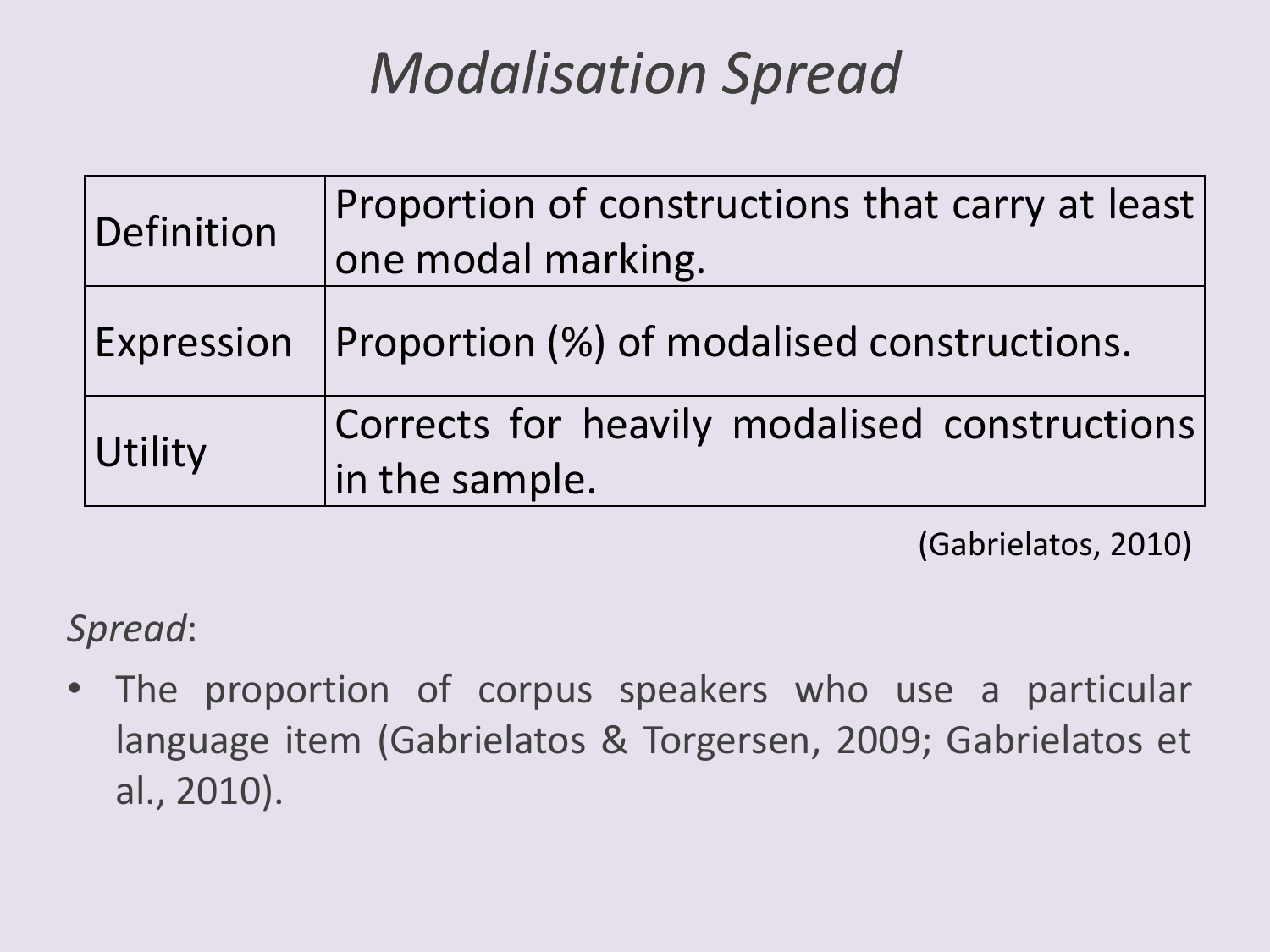## Relevant quantitative findings (written BNC - estimations)

- About 85% of *if tokens* are in conditional constructions (protases).
- *If*-conditionals account for about 80% of all conditional construction tokens.
- On average, we can expect...
	- … 40% of s-units to be modalised.
	- … three modal markings per ten clauses.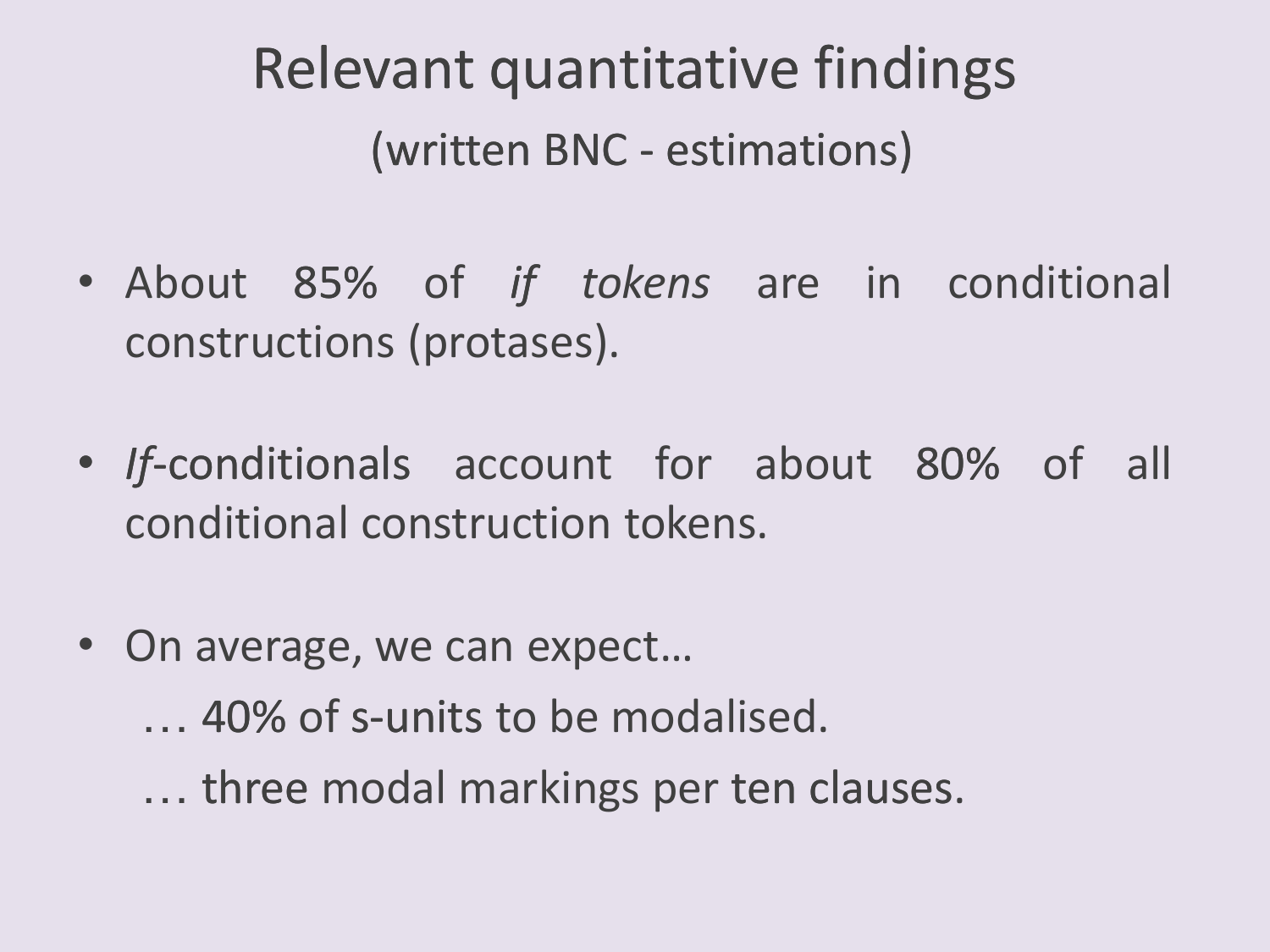# *Modal Load* The interaction of MD and MS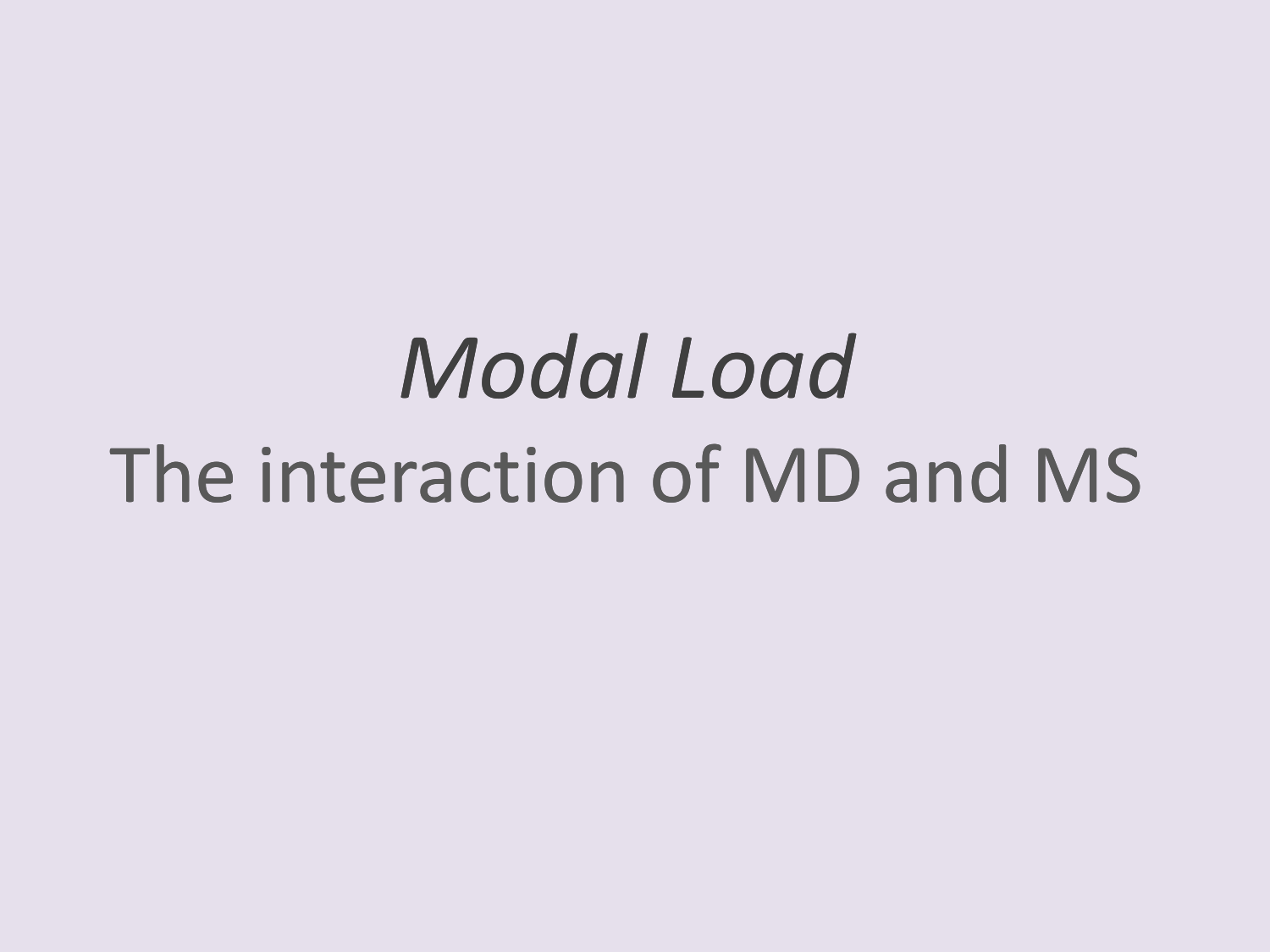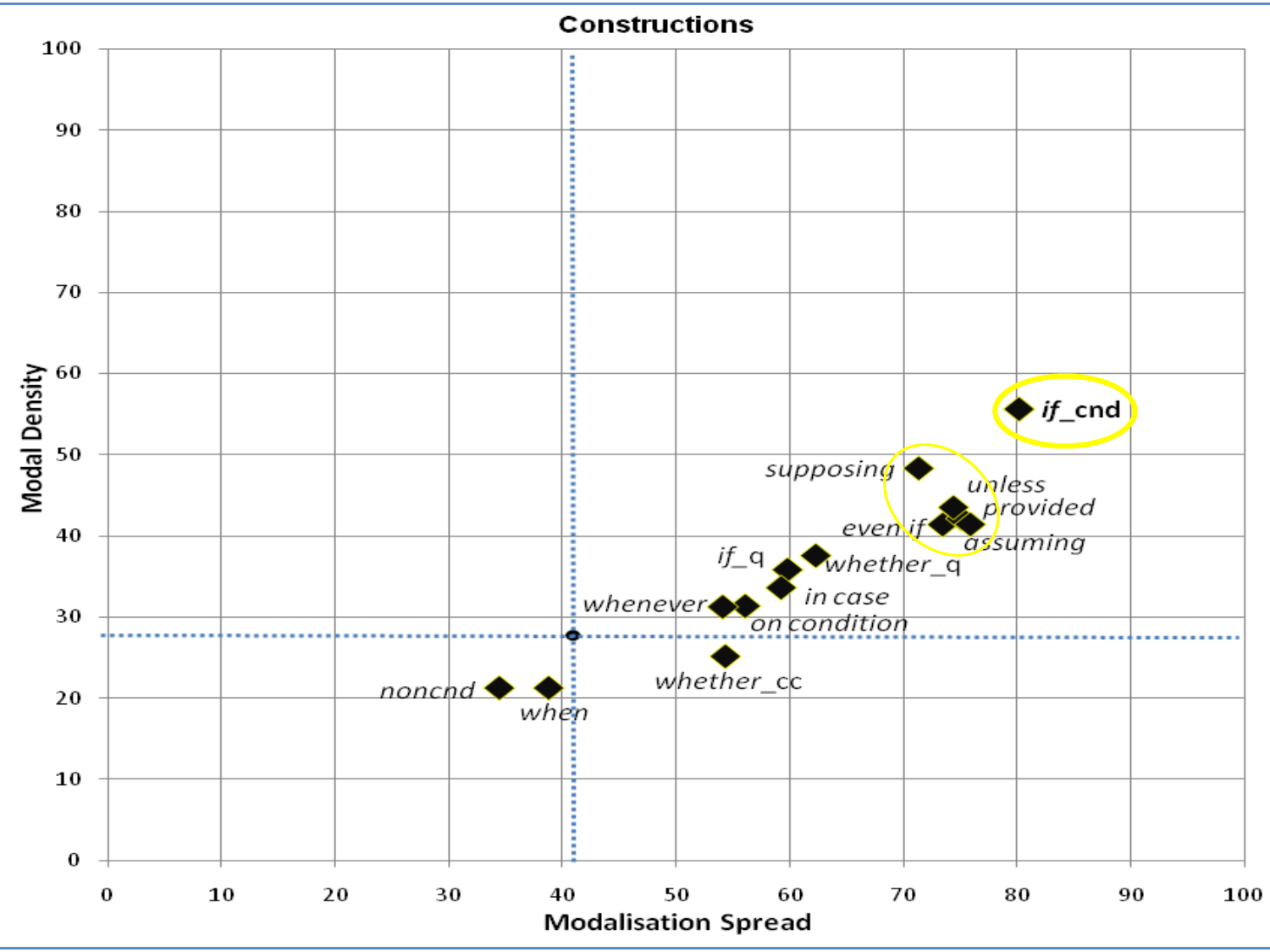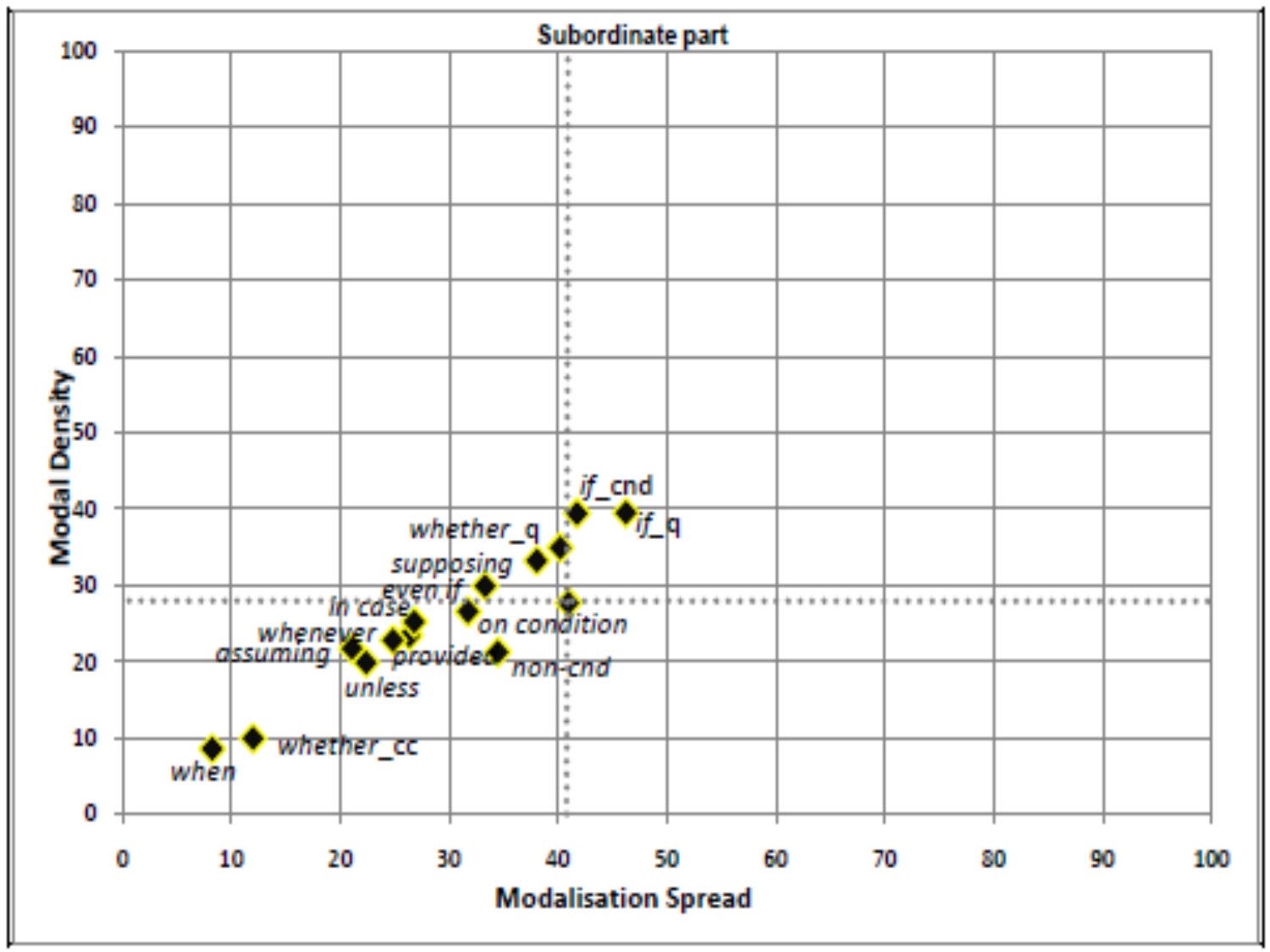#### Constructions: MD and MS

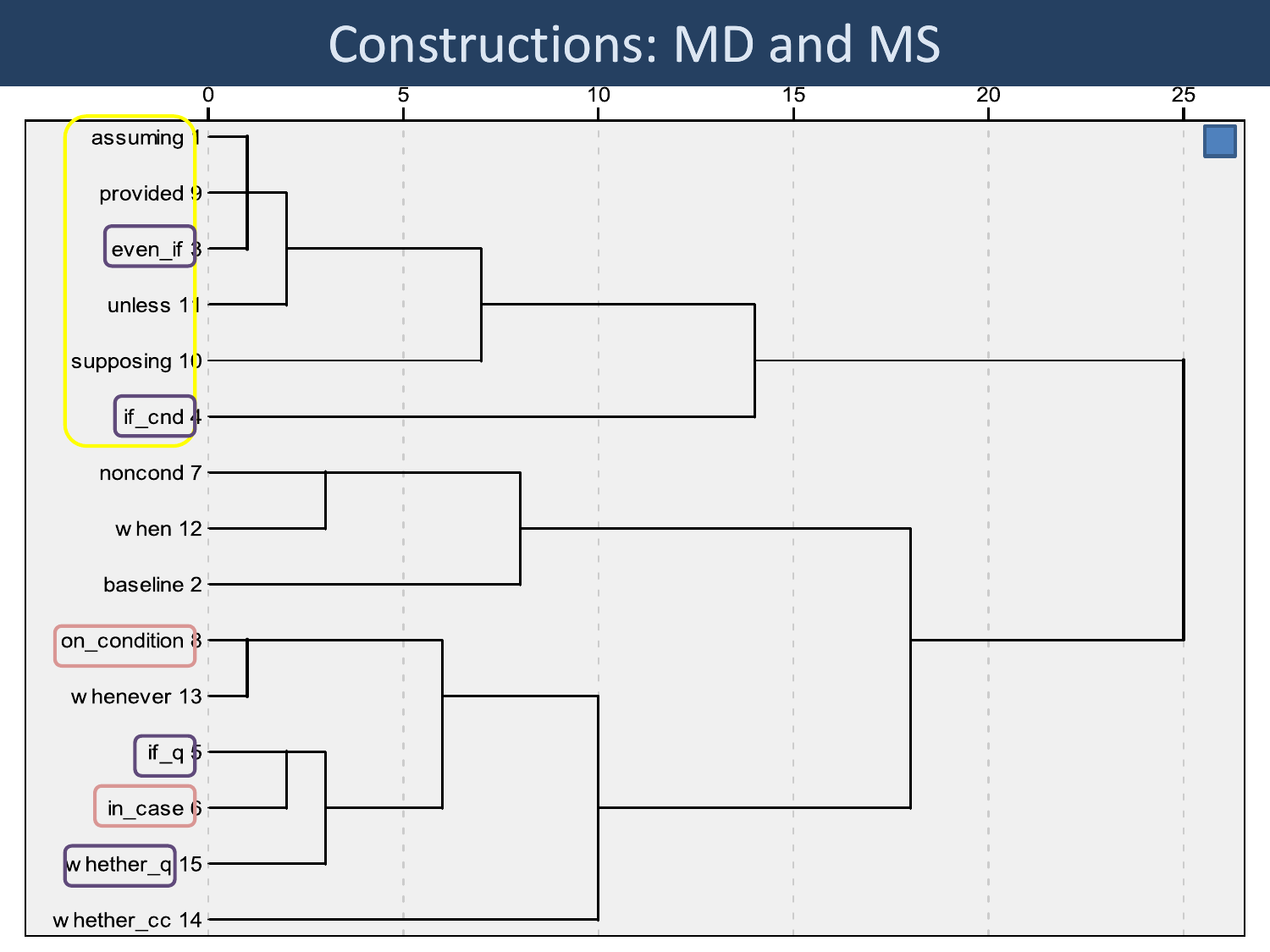#### Constructions: MS

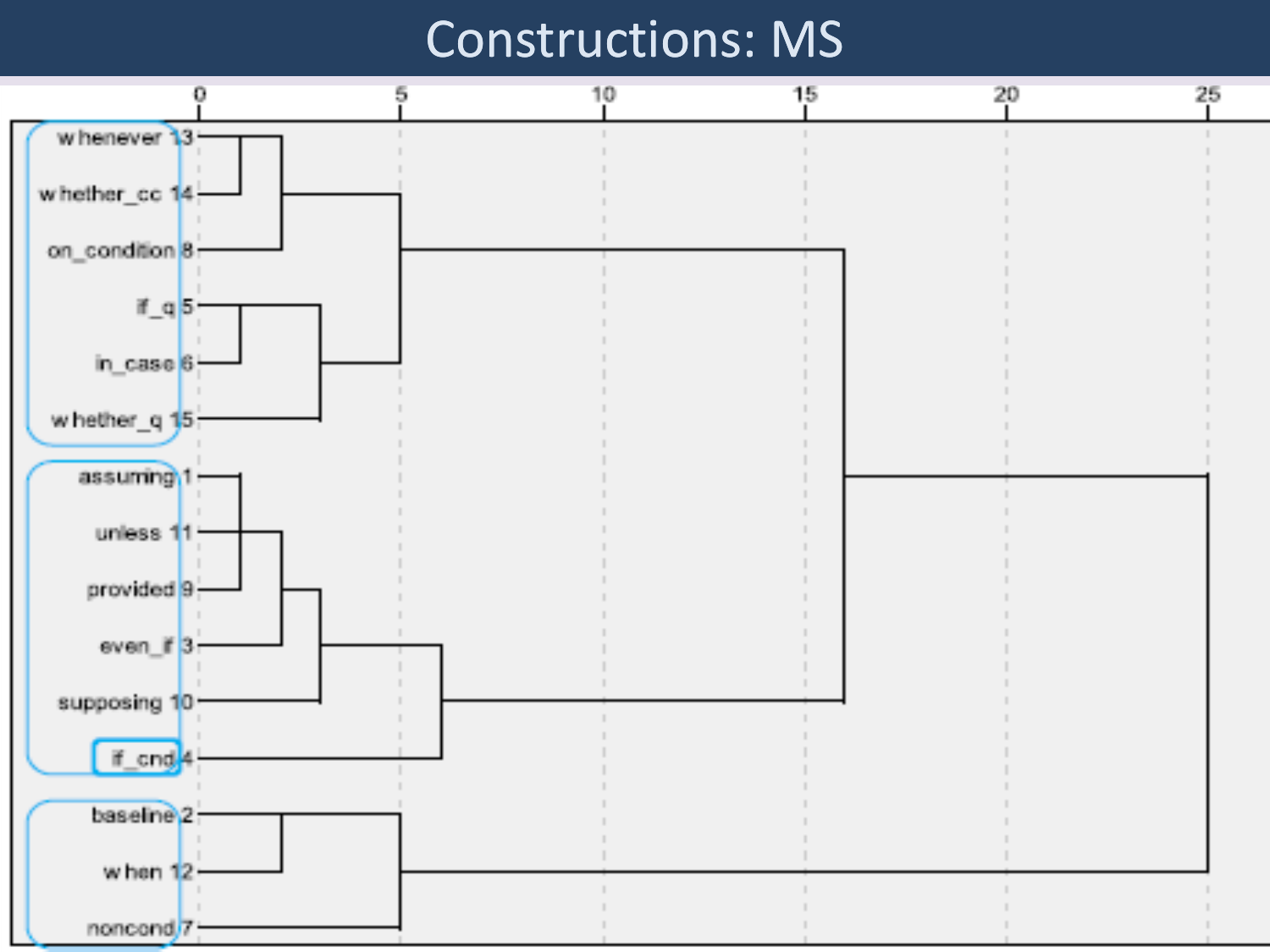#### Constructions: MD

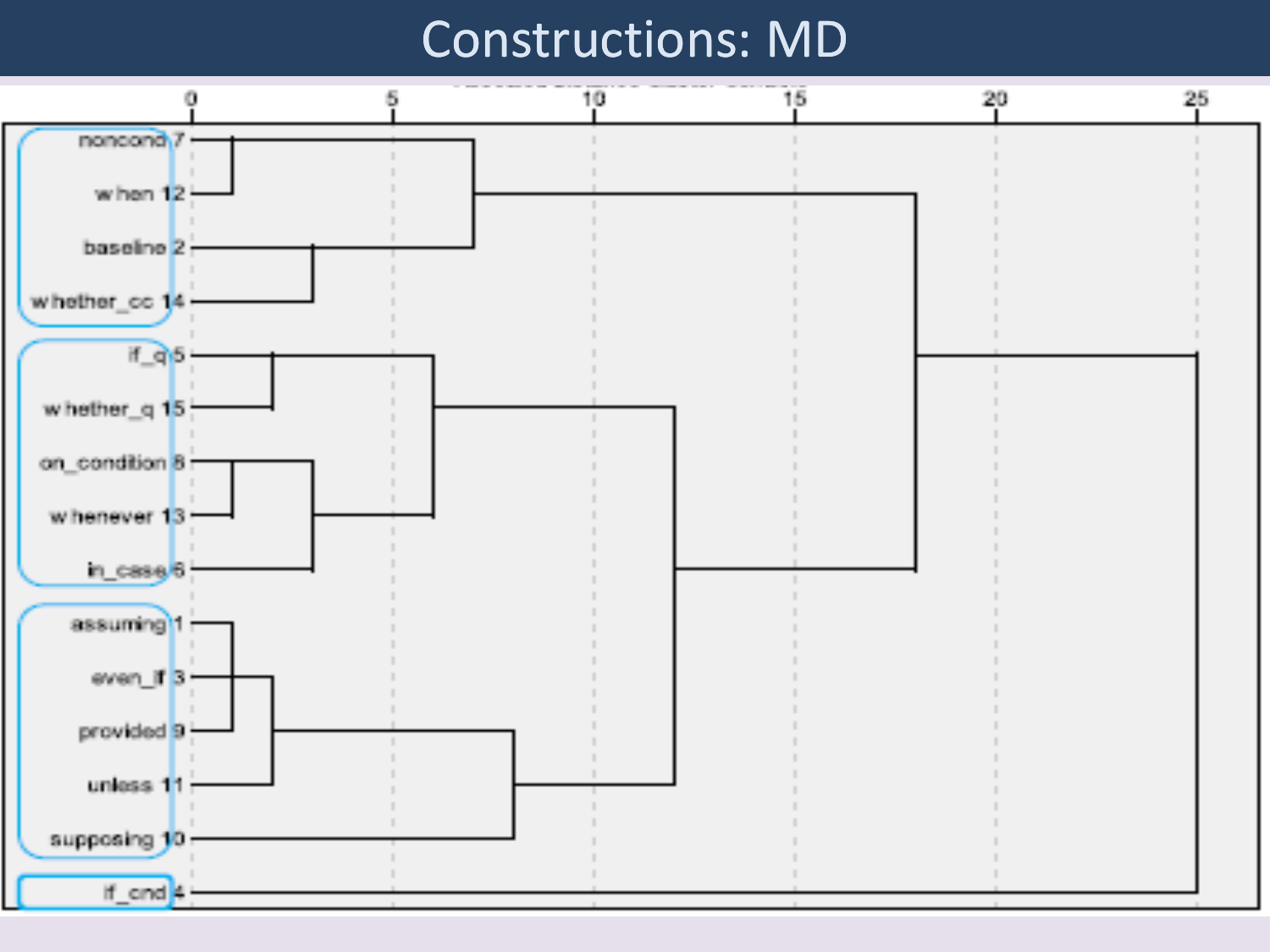# Emerging research question

Is the modal load due to the type of construction or the semantic preference of the subordinator?



#### Construction Grammar vs. Lexical Grammar

No time to discuss this in any detail But here's a teaser ...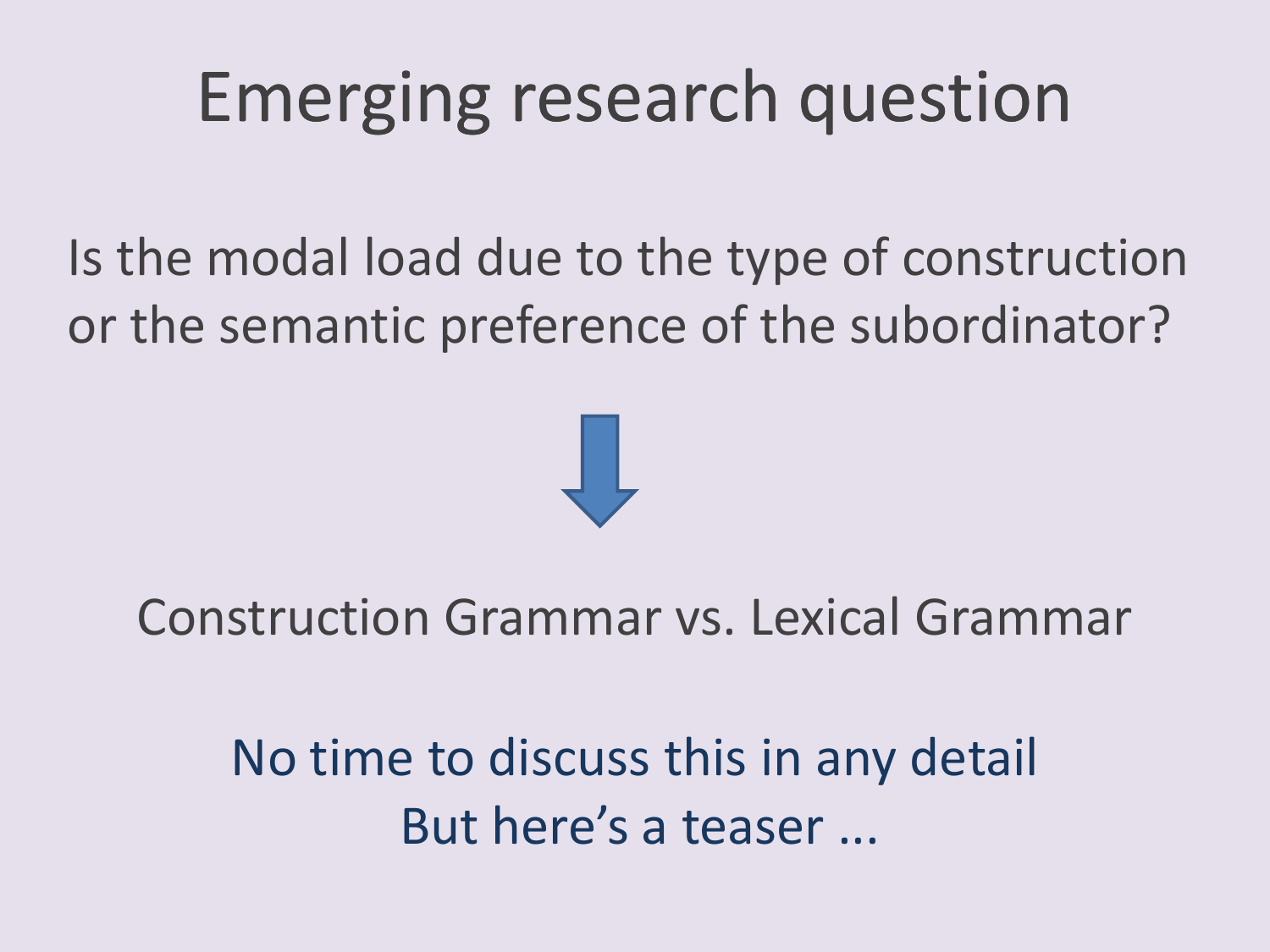#### Subordinate part: MD and MS

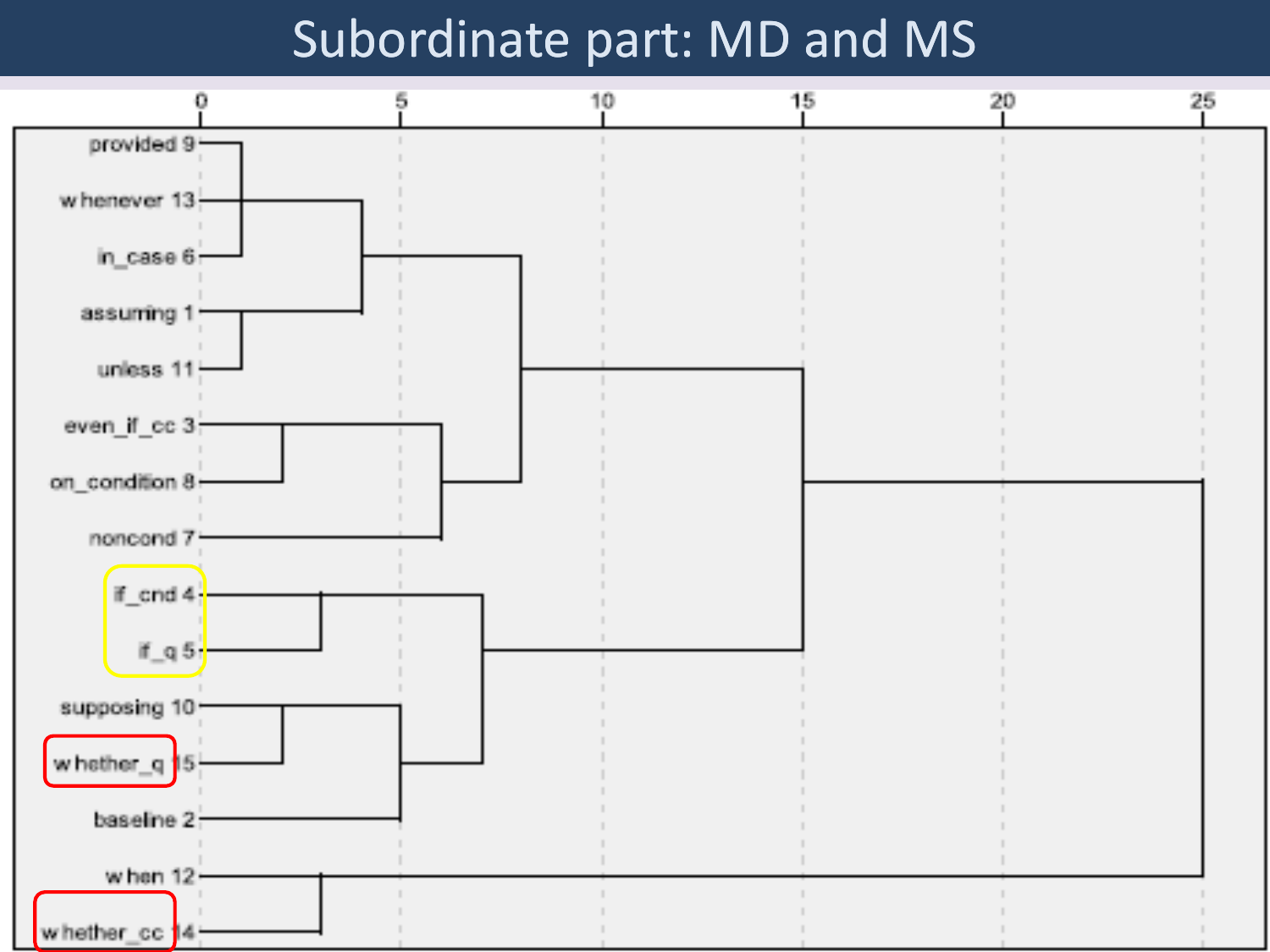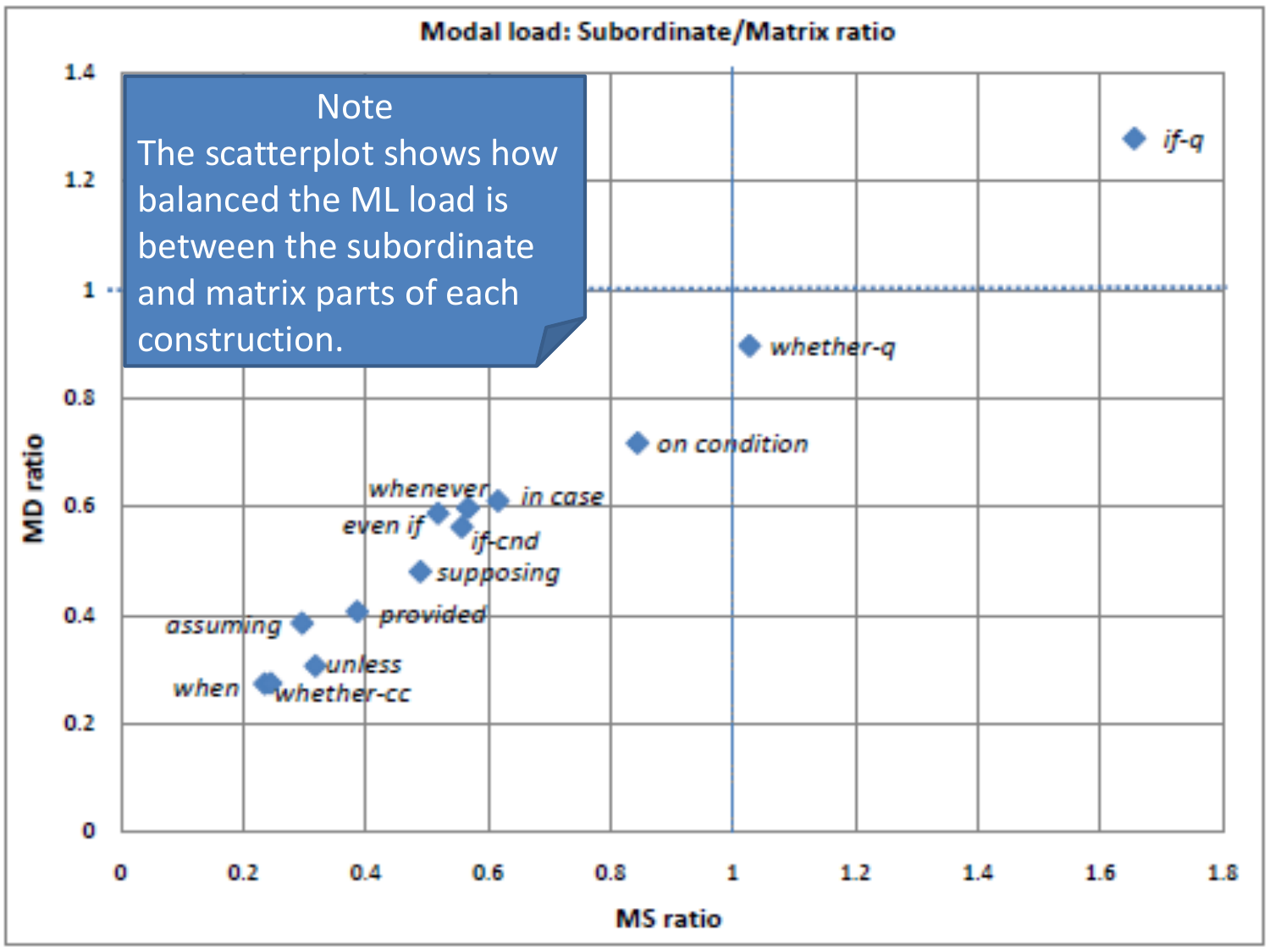Modal load of direct and indirect *if*-conditionals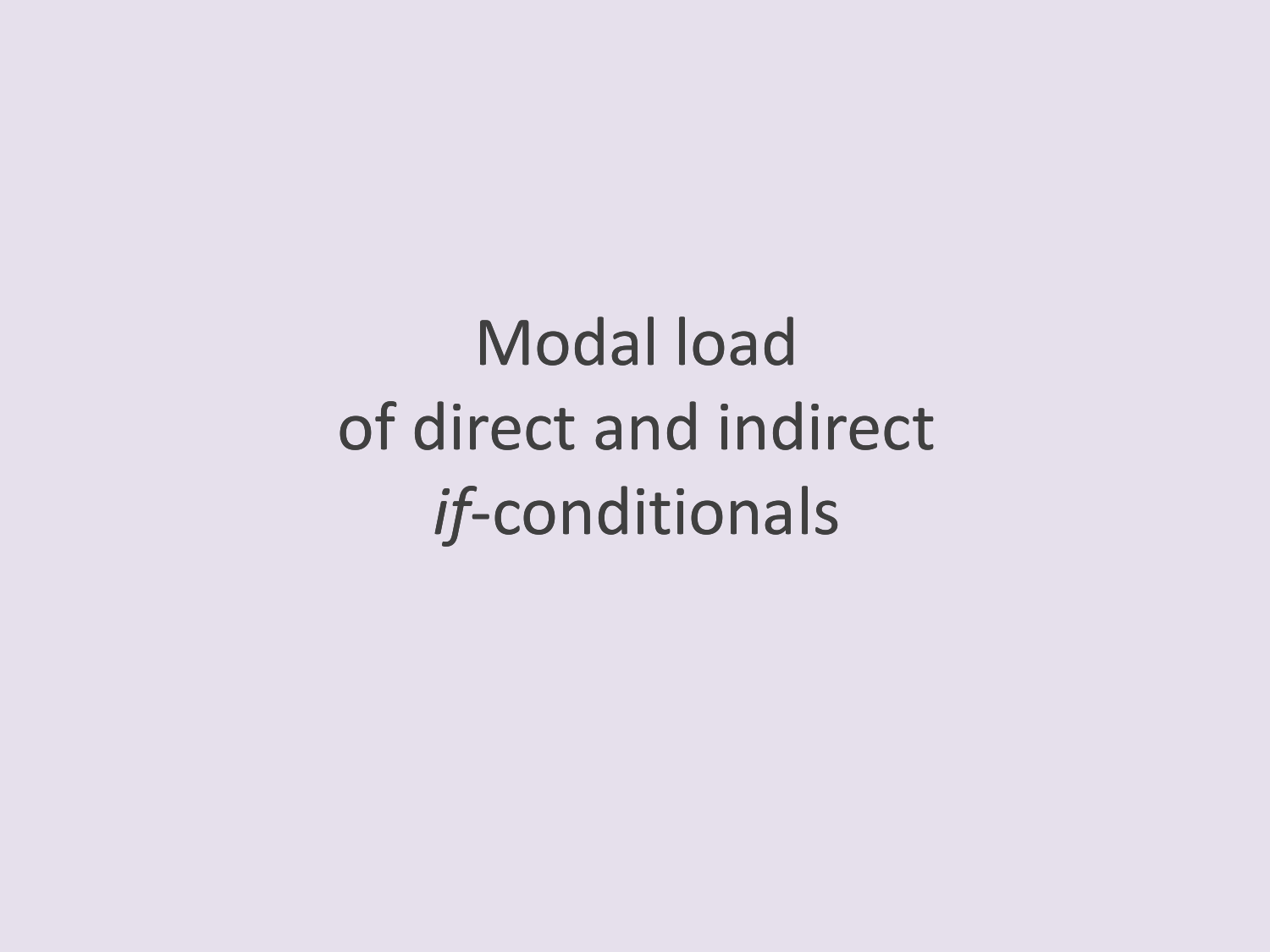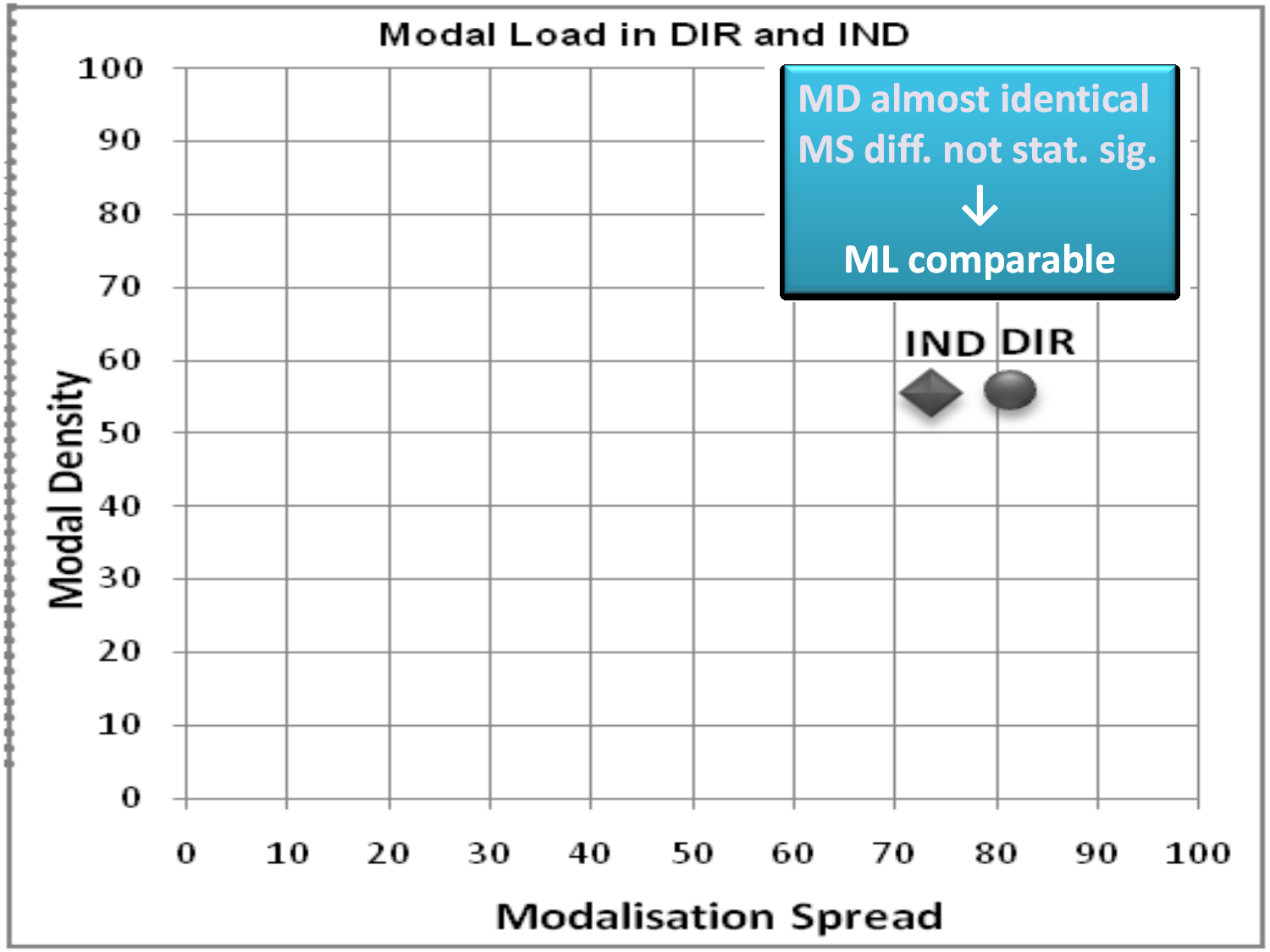#### Comparison of modal load in P and A

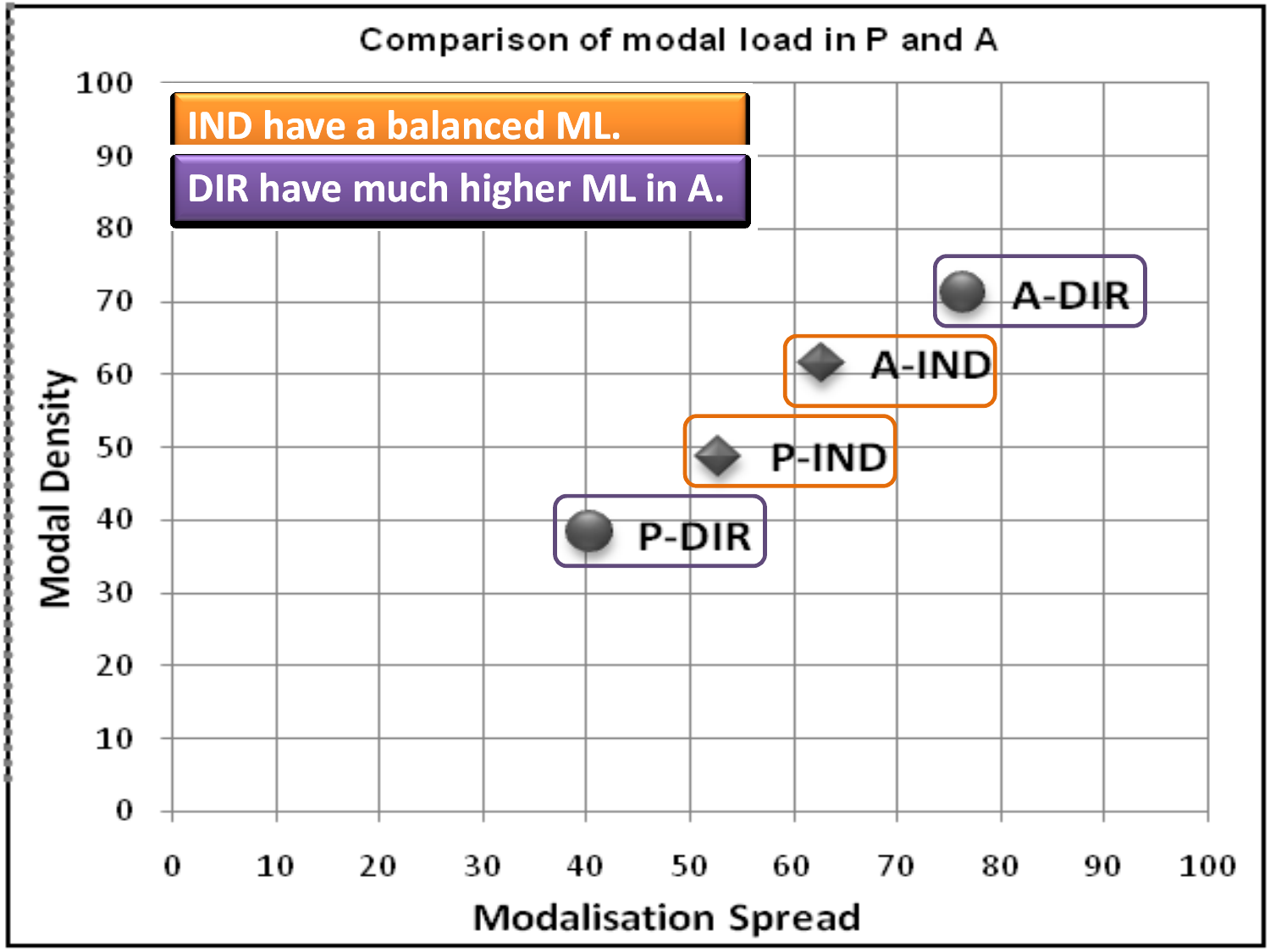### ML of Protases in DIR vs. IND

- In IND ...
	- … the condition is usually caged in terms of the listener's permission or volition;
	- … the semantic function is less important it is more the pragmatic inferences that determine their function.
	- $\rightarrow$ Their protases have cause to be modalised more frequently than in DIR.
- In DIR …
	- … the condition does not necessarily need additional modalisation (usually *if* is enough);
	- … the semantic function is carried out by overt modal marking in apodoses.
	- $\rightarrow$  Their protases have less cause to be modalised.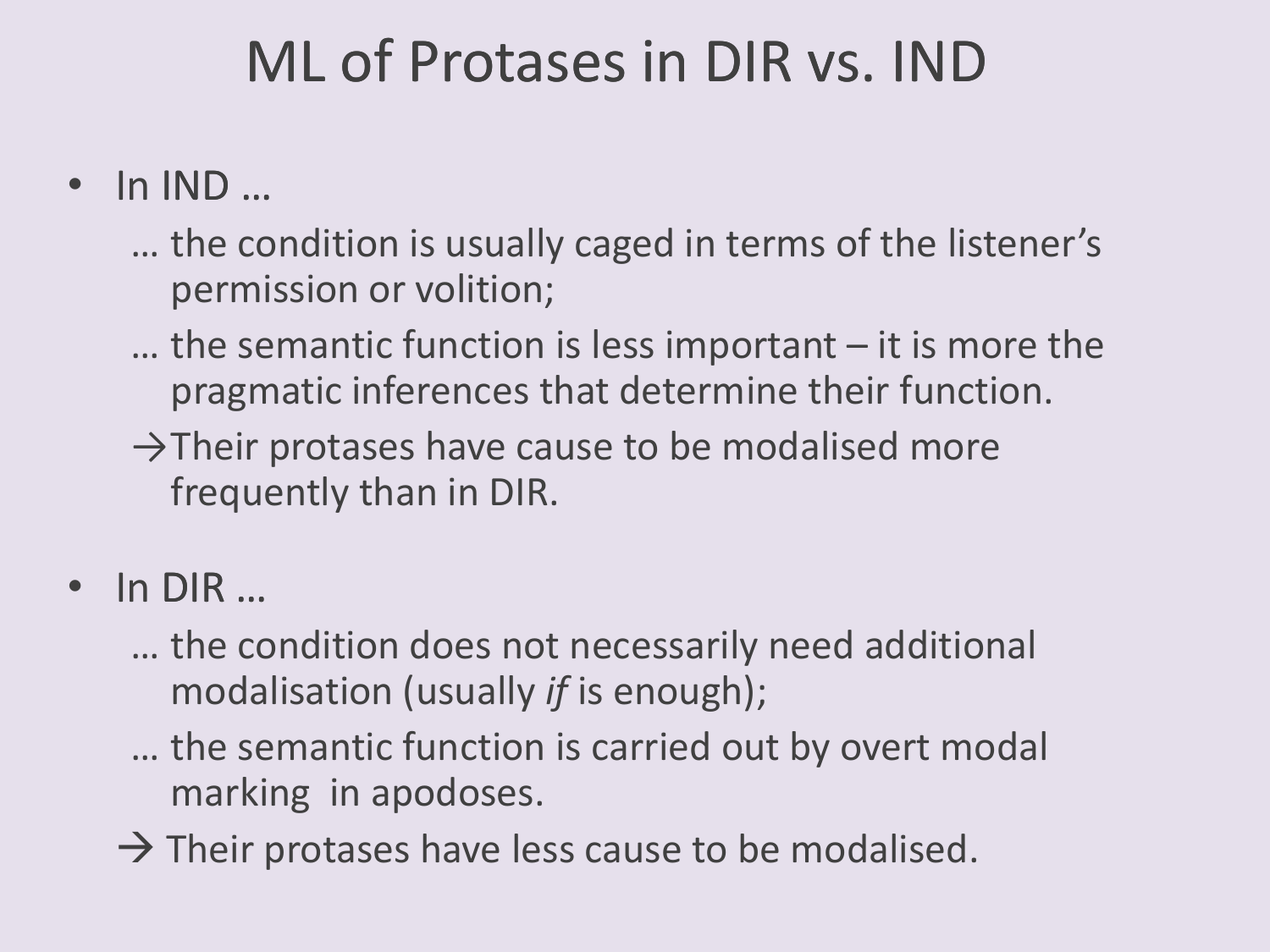### Main points

- Conditional constructions, taken collectively, have a clearly higher modal load than …
	- … average.
	- … other bi-partite constructions.
- If-conditionals have a clearly higher modal load than … … other conditional constructions.
	- … non-conditional constructions with *if.*
- Within if-conditionals …
	- … the two main sub-types have comparable modal load, … but, the balance of ML in P and A reflects their uses.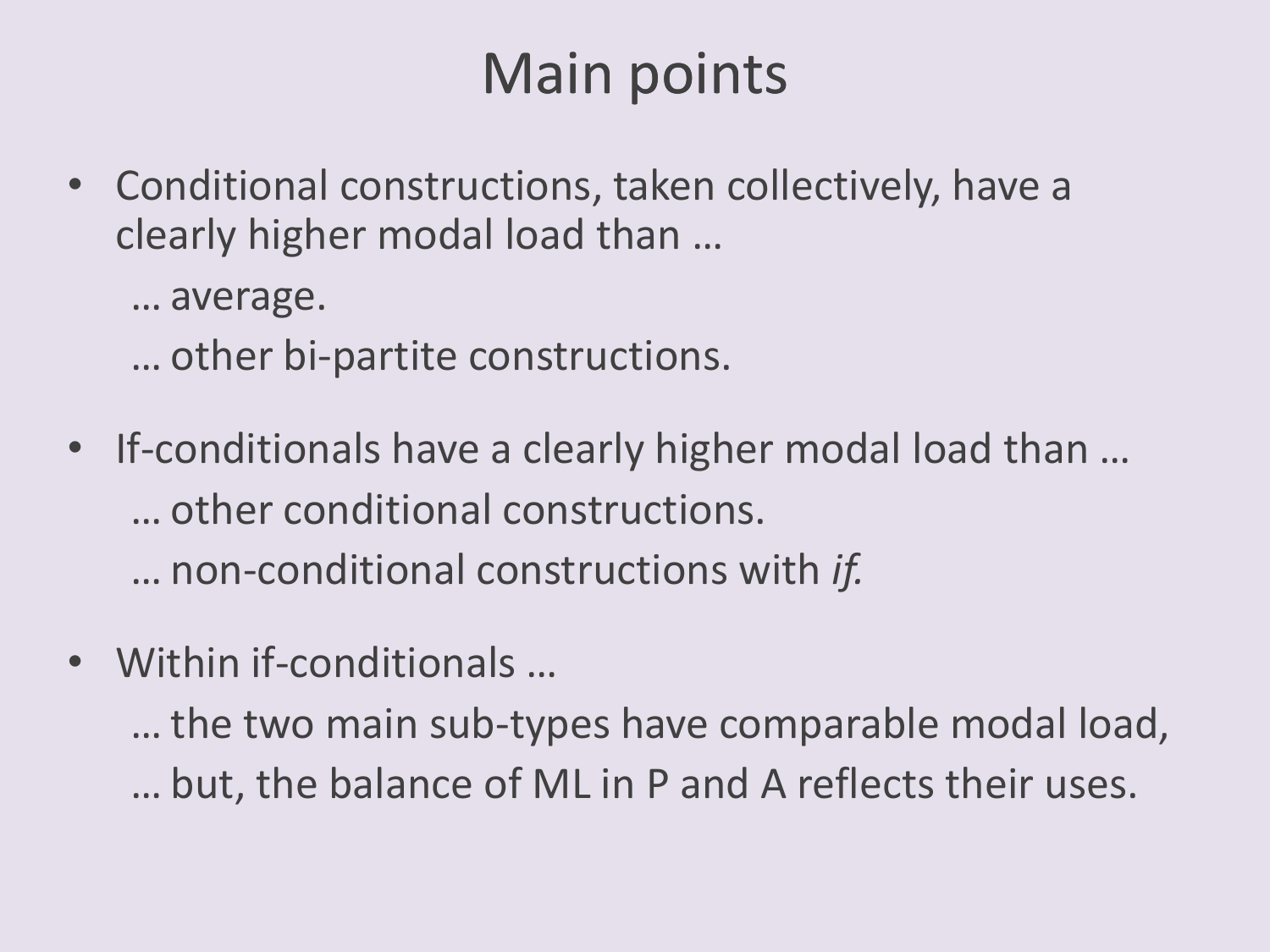#### References (1)

- Athanasiadou, A. & Dirven, R. (1996). Typology of *if*-clauses. In E.H. Casad (Ed.), *Cognitive Linguistics in the Redwoods: The expansion of a new paradigm in linguistics*. Cognitive Linguistics Research 6 (pp. 609-654). Berlin: Mouton de Gruyter.
- Athanasiadou, A. & Dirven, R. (1997). Conditionality, hypotheticality, counterfactuality. In A. Athanasiadou & R. Dirven (Eds.), *On Conditionals Again* (pp. 61–96). Amsterdam: John Benjamins.
- Ball, C.N. (1994). Automated text analysis: Cautionary tales. *Literary and Linguistic Computing*, 9(4), 265-302.
- Comrie, B. (1986) Conditionals: A typology. In E.C. Traugott, A. Meulen, J.S. Reilly & C.A. Ferguson (Eds.), *On Conditionals* (pp. 77-99). Cambridge: Cambridge University Press.
- Dancygier, B. (1998). *Conditionals and Prediction: Time, knowledge and causation in conditional constructions*. Cambridge: Cambridge University Press.
- Fillmore, C.J. (1986). Varieties of conditional sentences. *Eastern States Conference on Linguistics*, Vol. 3, 163-182.
- Fillmore, C.J. (1990). Epistemic stance and grammatical form in English conditional sentences. *Papers from the Twenty-sixth Regional Meeting of the Chicago Linguistic Society*, *Volume 1, The Main Session*, 137-162.
- Gabrielatos, C. (2010). *A corpus-based examination of English if-conditionals through the lens of modality: Nature and types*. PhD Thesis. Lancaster University.
- Gabrielatos, C. & Torgesrsen, E. (2009). A corpus-based sociolinguistic analysis of indefinite article use in London English. ICAME 30, Lancaster, UK, 27-31 May 2009.